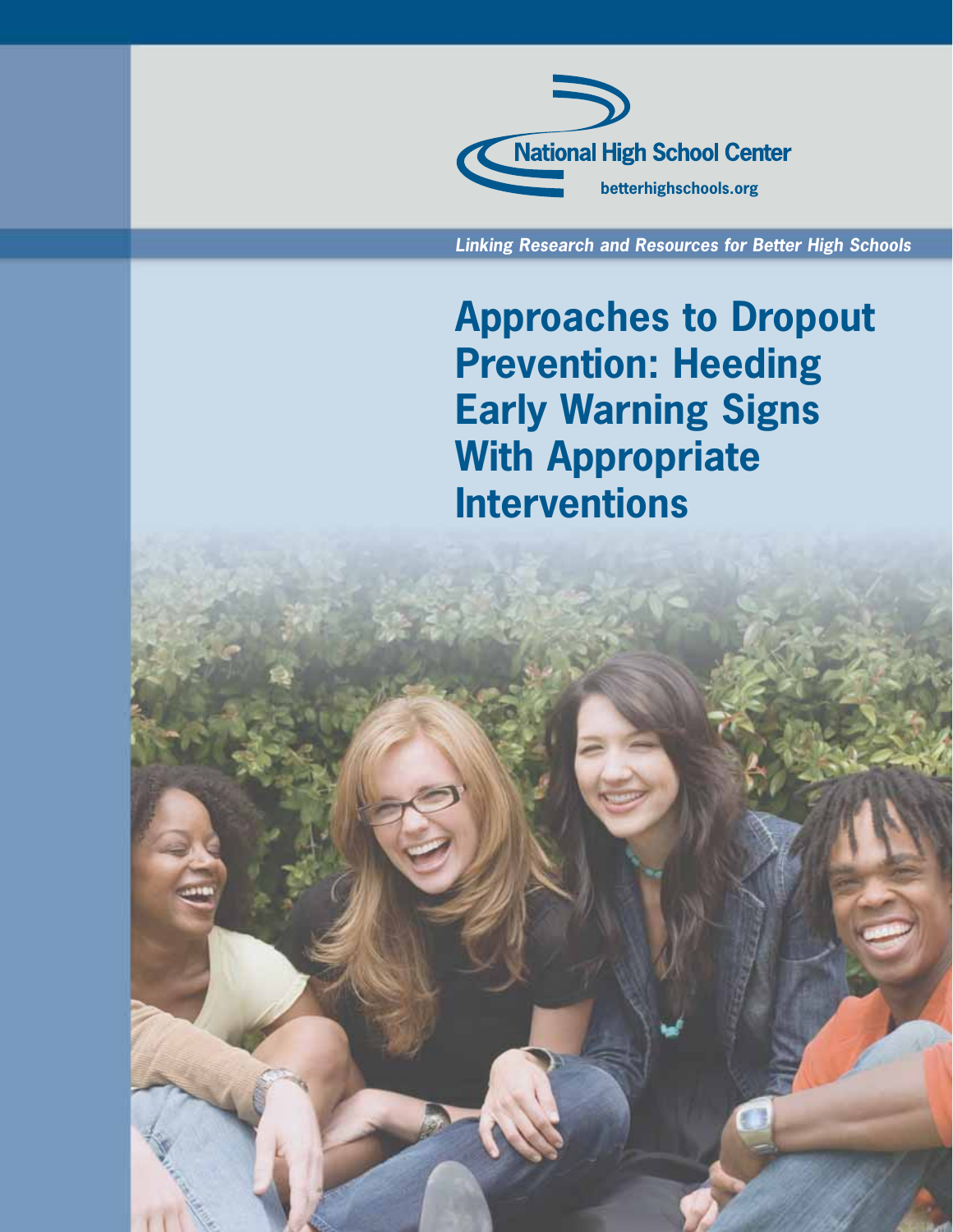

This report is offered by the National High School Center, a central source of information and expertise on high school improvement issues that does not endorse any interventions or conduct field studies. Funded by the U.S. Department of Education, the National High School Center serves the Regional Comprehensive Centers in their work to build the capacity of states across the nation to effectively implement the goals of No Child Left Behind relating to high schools. The National High School Center is housed at the American Institutes for Research and partners with other leading education research organizations such as Learning Point Associates, MDRC, WestEd, and the National Center for Educational Accountability (NCEA). *The contents of this report were developed under a grant from the U.S. Department of Education. However, those contents do not necessarily represent the policy of the U.S. Department of Education. It is important to note that the National High School Center does not endorse particular practices, programs, or interventions.*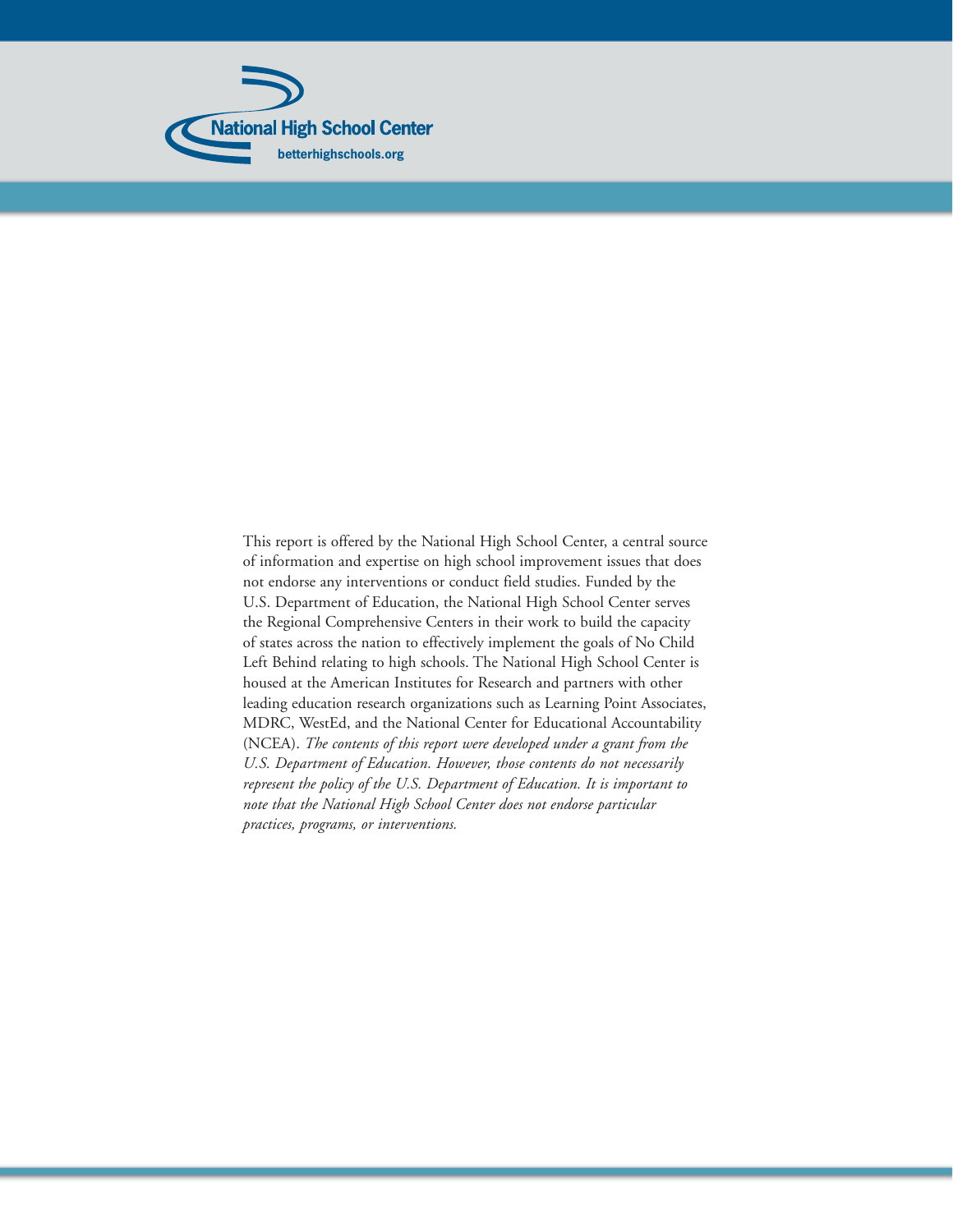

# **Approaches to Dropout Prevention: Heeding Early Warning Signs With Appropriate Interventions**

## **REPORT AUTHORS**

**Louise Kennelly Maggie Monrad** National High School Center at the American Institutes for Research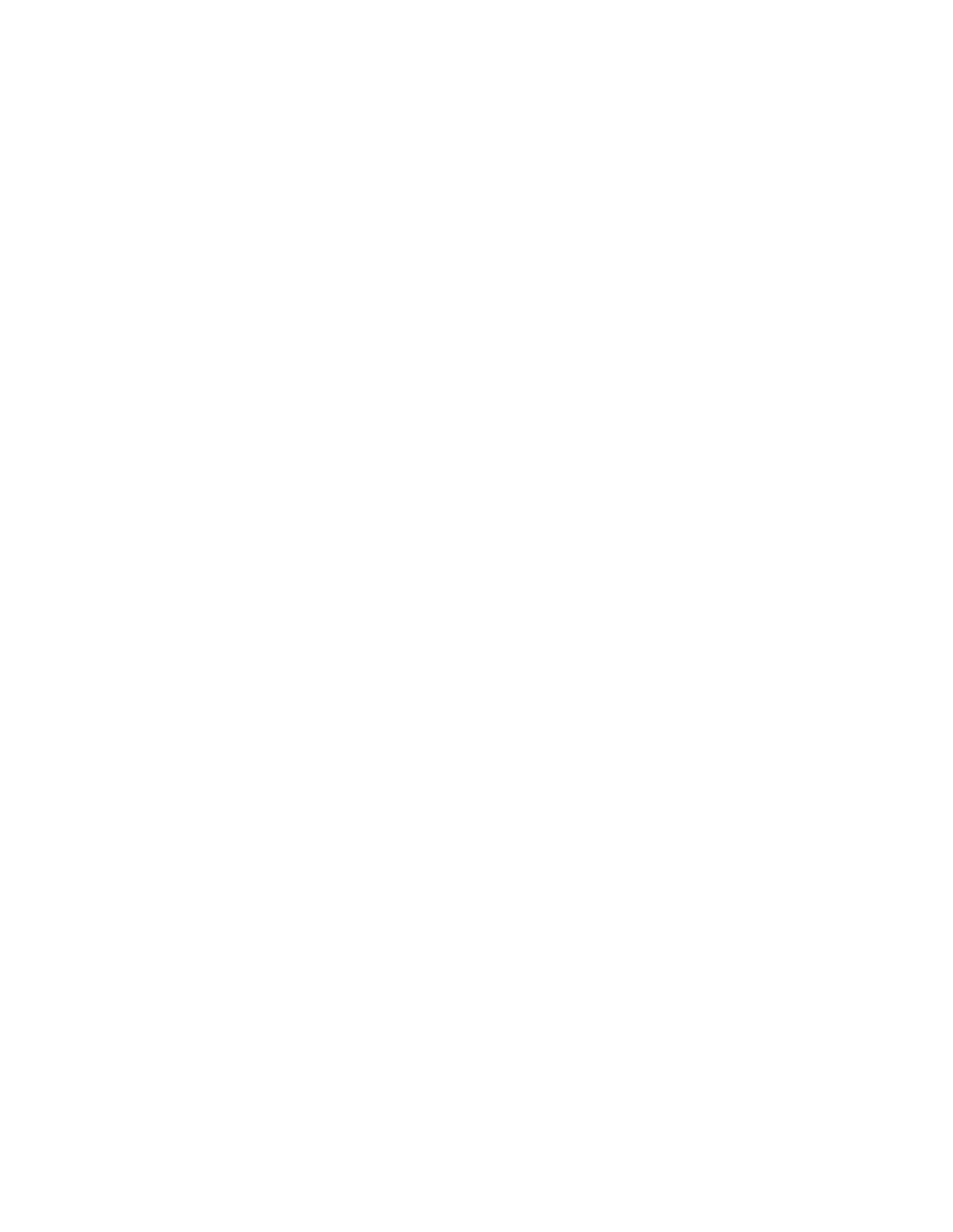

## TABLE OF CONTENTS

| Failure of Core Academic Courses in Secondary School (and manufacture of Core Academic Courses in Secondary School) (and manufacture of Core Academic Courses in Secondary School) (a.g., $6$ |
|-----------------------------------------------------------------------------------------------------------------------------------------------------------------------------------------------|
|                                                                                                                                                                                               |
|                                                                                                                                                                                               |
| Combined Factors by Grade With an Emphasis on Low Academic Achievement 7                                                                                                                      |
|                                                                                                                                                                                               |
|                                                                                                                                                                                               |
|                                                                                                                                                                                               |
|                                                                                                                                                                                               |
|                                                                                                                                                                                               |
|                                                                                                                                                                                               |
|                                                                                                                                                                                               |
|                                                                                                                                                                                               |
|                                                                                                                                                                                               |
|                                                                                                                                                                                               |
|                                                                                                                                                                                               |
|                                                                                                                                                                                               |
|                                                                                                                                                                                               |
|                                                                                                                                                                                               |
|                                                                                                                                                                                               |
|                                                                                                                                                                                               |
|                                                                                                                                                                                               |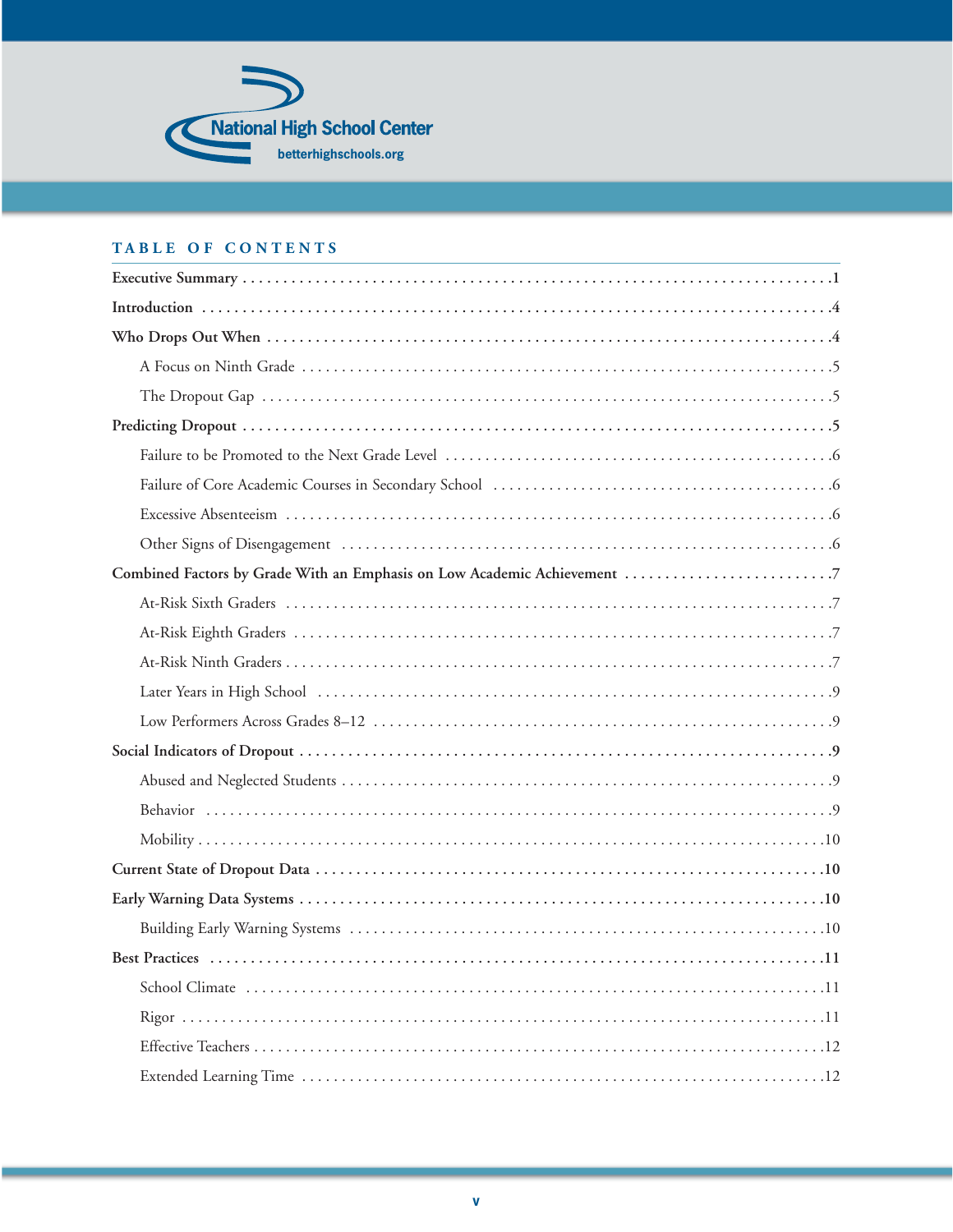

| Some Highlighted Features of Research-based Dropout-Prevention Programs  12         |
|-------------------------------------------------------------------------------------|
|                                                                                     |
|                                                                                     |
| Appendix                                                                            |
| Table 3 – Key Characteristics of Research-based High School Improvement Programs 16 |
|                                                                                     |
|                                                                                     |
|                                                                                     |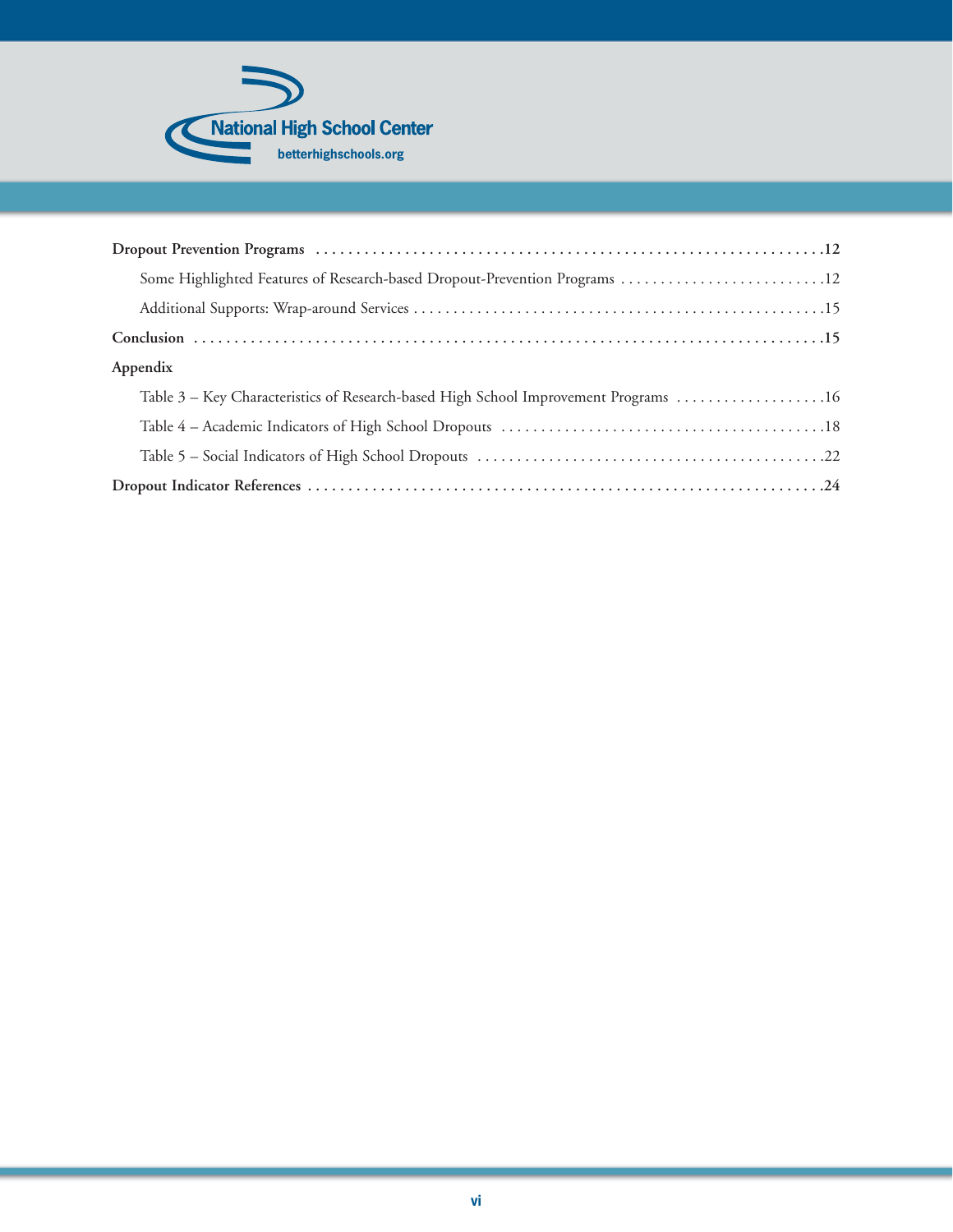

## **Approaches to Dropout Prevention: Heeding Early Warning Signs With Appropriate Interventions**

#### **EXECUTIVE SUMMARY**

There are effective, research-based steps school systems can readily take to identify likely high school dropouts. Less is known about effective remedies designed to address dropout, though a variety of promising programs and interventions are available.

The first step toward an effective dropout prevention strategy involves tracking and analyzing basic data on which students are showing early warning signs of dropping out.

The key indicators that researchers have identified as indicative of who is most likely to drop out are

- poor grades in core subjects,
- low attendance.
- failure to be promoted to the next grade, and
- disengagement in the classroom, including behavioral problems.

To be most effective in preventing dropout, school systems should focus dropout prevention efforts in the beginning of the middle grades.

Most future dropouts may be identified as early as sixth grade and many can be identified even earlier. One key study indicated that more than half of sixth graders with the following three criteria eventually left school: attend school less than 80 percent of the time; receive a low final grade from their teachers in behavior; and fail either math or English (Balfanz & Herzog, 2005). Eighth-graders who miss five weeks of school or fail math or English have at least a 75 percent chance of dropping out of high school. (Neild & Balfanz, 2006). Retention in middle grades, and even elementary school, is associated with dropout. For example, one study on dropout determined that 64 percent of students who had repeated a grade in elementary school and 63 percent of those who had been held back in middle school left school without a diploma (Alexander et. al., 1997).

Research has shown that students with prior behavior problems are most likely to fail during transition years and eventually drop out. There appears to be a window of opportunity in reaching middle-grades students who show signs of poor behavior but who are not yet failing academic subjects. By the time future dropouts get to high school, poor behavior and course failure tend to converge among many students who eventually leave school (Herzog and Balfanz, 2005).

Most future dropouts can also be identified in the first year of high school when a sense of urgency around reaching out and supporting these students is critical before they disappear from school. These key indicators can assist decision makers in targeting dropout prevention resources to the students most at risk of imminently leaving school.

School communities interested in building an early warning system should address the following steps:

- 1. Establish a data system that tracks individual student attendance, grades, promotion status, and engagement indicators, such as behavioral marks, as early as fourth grade.
- 2. Determine criteria for who is considered off-track for graduation and establish a continuum of appropriate interventions.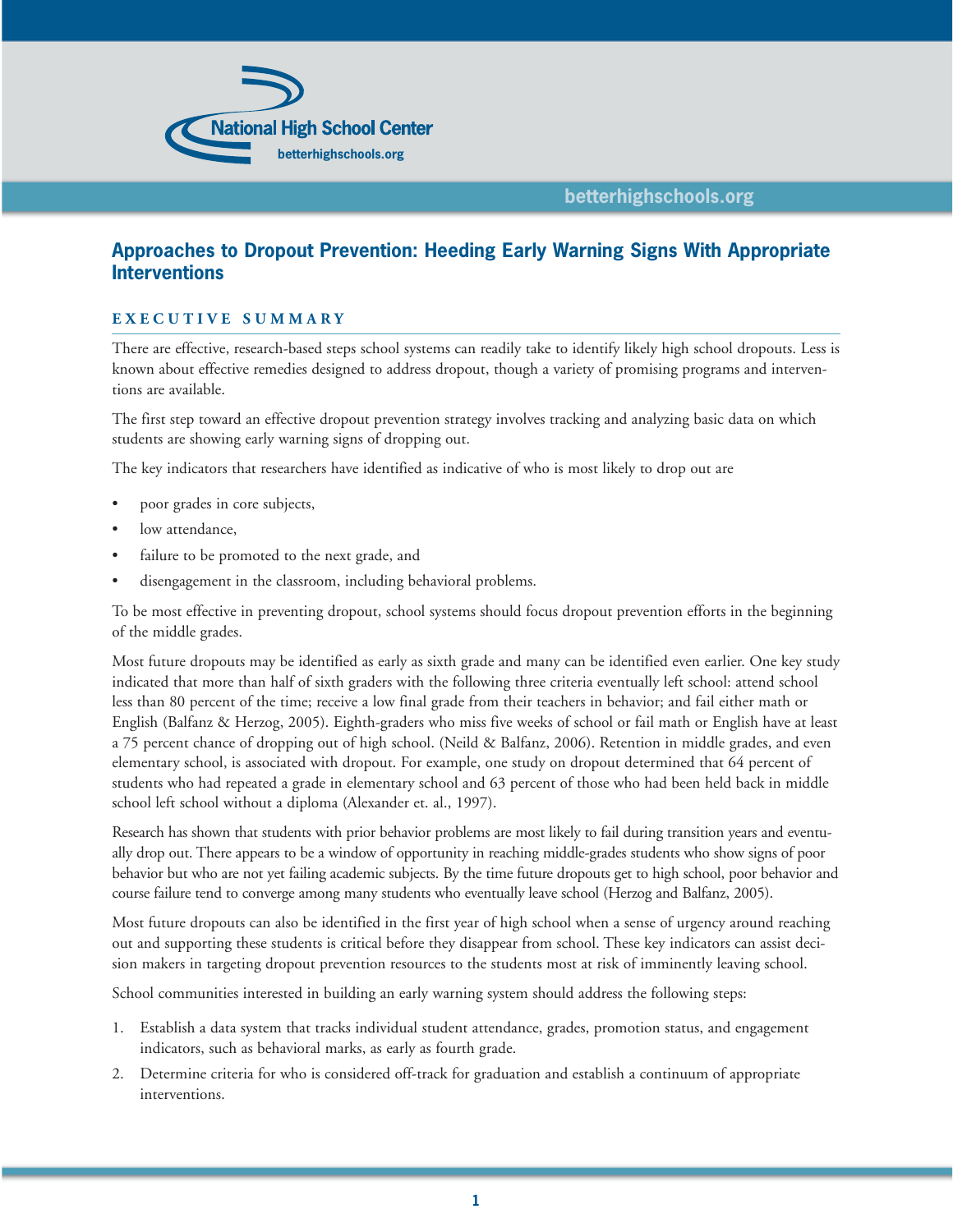

- 3. Track ninth grade students who miss 10 days or more of school in the first 30 days (Neild & Balfanz, 2006). The first month of high school provides important information about who is at risk of dropping out. Even moderate levels of absences are a cause for concern. Just one to two weeks of absence per semester—which was typical for freshmen participating in a key Chicago study—was found to be associated with a substantially reduced probability of graduating (Allensworth and Easton, 2007).
- 4. Monitor first quarter freshman grades, paying particular attention to failures in core academic subjects. Receiving more than one F in core academic subjects in ninth grade—together with failing to be promoted to tenth grade is 85 percent successful in determining who will not graduate on time (Allensworth and Easton, 2005). Schools can offer immediate academic supports to the students who are failing in the first quarter of freshman year.
- 5. Monitor Fall semester freshmen grades, paying particular attention to failures in core academic subjects. As first semester grades are posted, schools can develop individual student dropout strategies. By the end of the first semester, course grades and failure rates are slightly better predictors of graduation than attendance because they indicate whether students are making progress in their courses (Allensworth and Easton, 2007).
- 6. Monitor end-of-year grades. The end-of-year grades will provide further information about failure rates and reveal grade point averages, providing detailed information about who is likely to struggle in later years and is considered by some researchers to be the best indicator for predicting nongraduates (Allensworth and Easton, 2007). In general, grades tend to be a more accurate predictor of dropout than test scores.
- 7. Track students who have failed too many core subjects to be promoted to tenth grade. This provides perhaps the most critical information about which students should receive specialized attention and support. Research has shown that those who fail to be promoted are more likely to drop out. According to Alexander, Entwistle, and Horsey (1997), being held back trumps all for dropout indicators.

Currently, there is not an extensive menu of proven strategies and interventions tailored for key dropout prevention initiatives most appropriate for various risk factors at differing stages across the education pipeline. However, there are a few proven dropout prevention programs featuring key components, such as

- attendance and behavior monitors,
- tutoring and counseling,
- establishment of small learning communities for greater personalization,
- engaging catch-up courses,
- Ninth Grade Academies,
- homerooms,
- benchmarking,
- progress monitoring,
- tiered interventions,
- a focus on equal access to rigorous coursework and high expectations,
- career/college awareness,
- community engagement, and
- eighth-to-ninth grade transition programs.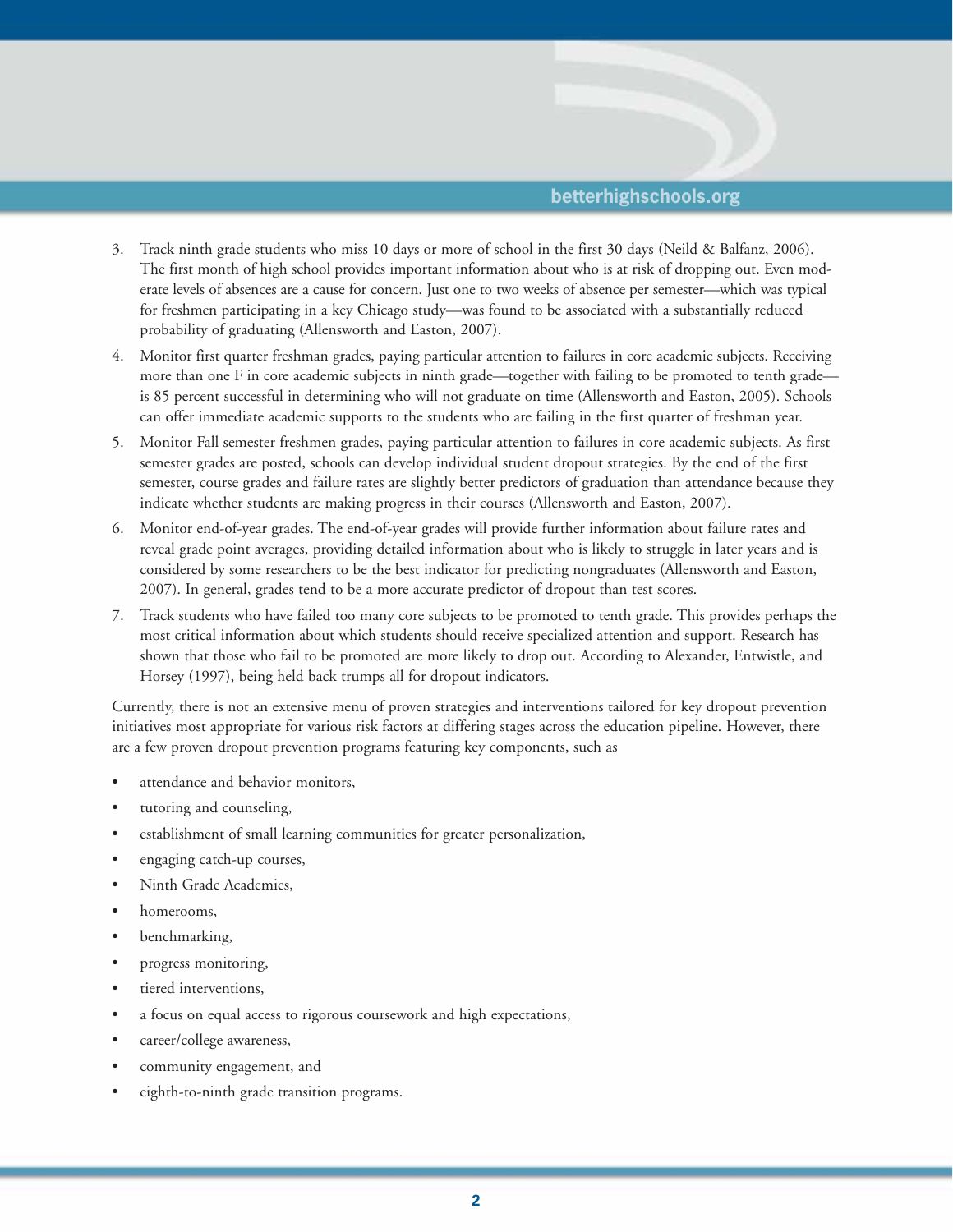

Some of the common elements shared across numerous programs include attention to school climate in order to facilitate student engagement, rigorous coursework for all students, and the effective use of extended learning time during the school day such as the block schedule.

Specific dropout prevention programs that have strong research showing positive or potentially positive effects include *Check & Connect, Achievement for Latinos through Academic Success* (ALAS), and *Career Academies* (What Works Clearinghouse, 2006).

There is general consensus among researchers that strategies need to be more targeted to reach specific grade levels of at-risk populations, as identified by the key dropout indicators. There is also growing consensus that school level factors such as grades, retention, attendance, and classroom behavior and engagement are better predictors of dropout than fixed status indicators such as gender, race, and poverty, although background factors are indeed often associated with dropout, including being born male, economically disadvantaged students, African American, or Latino (Jerald, 2006; Rumberger, 2004). Allensworth and Easton's study, "What Matters for Staying On-Track and Graduating in Chicago Public Schools," shows how freshmen with weak academics entering high school who reported a positive ninth grade academic experience graduated at nearly twice the rate of incoming freshmen with strong academics who reported a negative ninth grade academic experience, revealing just how critical school-level factors are in determining who stays in school and who does not. There also seems to be great opportunity to link social and emotional learning to support students in succeeding in school despite significant adversity in their lives.

Schools interested in using the data on hand for optimal impact need an electronic data system that includes individual student-level data that can track students over time and also allow risk factors to be assessed (Jerald, 2006), and must be willing to share regularly updated data—and provide training in the use of that data—with dropout prevention team members, including teachers.

A lot still is not known about dropout prevention strategies and interventions that make a positive difference. However, interventions that have the capacity to be oriented around individual student needs, and that work in tandem with schoolwide interventions able to adjust around grade-level needs, hold promise as an effective combination for combating the nation's dropout problem.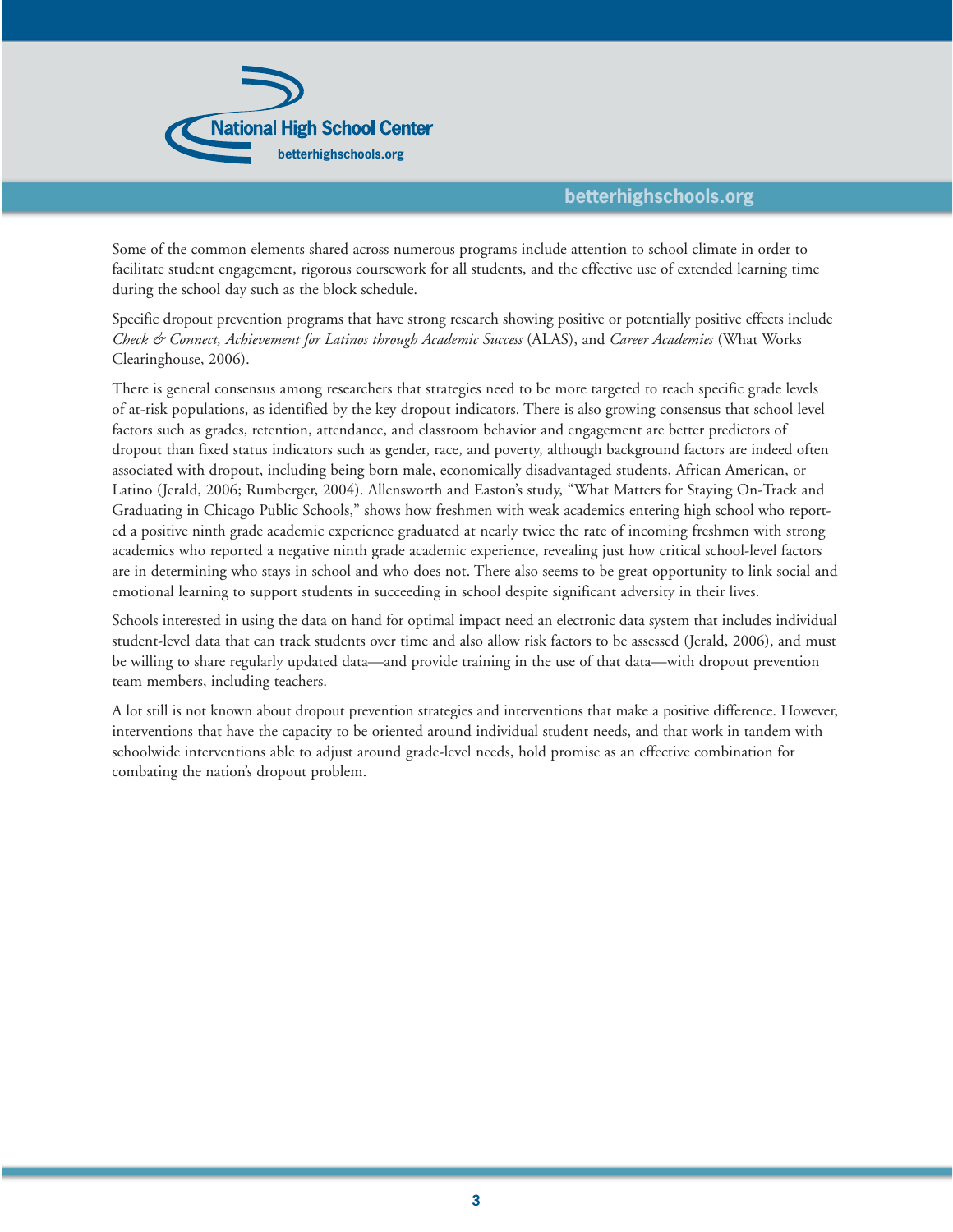

#### **INTRODUCTION**

When students drop out of high school, the toll on the quality of their individual lives as well as on the prosperity and competitiveness of the communities where they live—and collectively across the nation—is significant.

About 1.3 million students did not graduate from United States high schools in 2004, costing more than \$325 billion in lost wages, taxes, and productivity (Alliance for Excellent Education, 2007). The more than 12 million students who will drop out over the next decade will cost the nation about \$3 trillion (Alliance for Excellent Education, 2007). Across the country, urban centers eager to draw businesses to their location are at a disadvantage if they cannot manage to provide a readily available skilled and educated workforce or a stable community unburdened by recurring cycles of poverty.

A recent study of Philadelphia high school students, conducted by Ruth Curran Neild and Robert Balfanz (2006), found that for every five students working toward a high school diploma, three teenagers had dropped out.

National statistics surrounding high school dropouts highlight the far-reaching extent of the problem:

- It is estimated that close to 30 percent of students who enter high school this year will not graduate in four years, while roughly half of all African American and Latino students entering high school will not graduate in four years (Greene & Winters, 2005).
- The health of a high school dropout suffers dramatically. An average 45-year-old high school dropout is in worse health than a 65-year-old high school graduate. High school dropouts have a life expectancy that is nearly a decade shorter than high school graduates (Gibbons, 2006).
- Because high school graduates are less likely to commit crimes, increasing the high school completion rate by just one percent for all men ages 20 to 60 would reduce costs in the criminal justice system by \$1.4 billion a year (American Youth Policy Forum, 2006).
- Globally, the United States ranks 17th in high school graduation rates and 14th in college graduation rates among developed nations (Organization for Economic Co-Operation and Development, 2006). Concurrently, about 90 percent of the fastest growing jobs will require some post-secondary education (Alliance for Excellent Education, 2007).

These statistics reveal that there are important moral, social, and economic imperatives for resolving to turn around the dropout crisis. Understanding the magnitude of the dropout problem and the forces that impact the dropout rate is an important preliminary step to developing dropout prevention strategies.

#### **WHO DROPS OUT WHEN**

In the past, there have been numerous checklists that include characteristics of students with risk factors associated with dropping out, but this approach has yielded only about a 30 percent predictability rate (Gleason & Dynarski, 2002).

Until recently, there has been a dearth of research that revealed the high yield indicators for dropout. Key researchers in this area who have made recent important contributions to understanding which students are off the graduation track include Elaine Allensworth, John Easton, and Melissa Roderick of the Consortium on Chicago School Research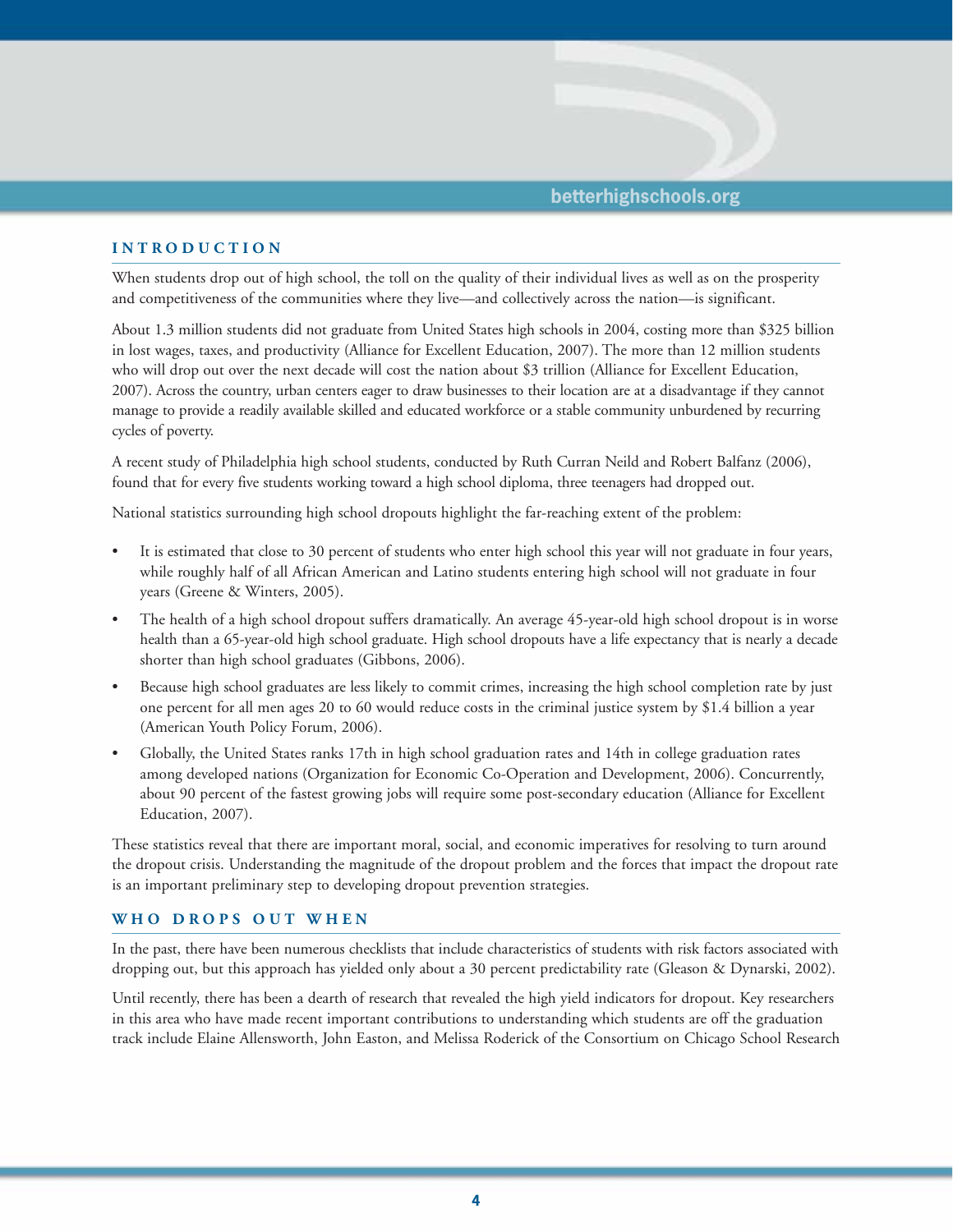

at the University of Chicago, as well as Ruth Curran Neild of the University of Pennsylvania, and Robert Balfanz and Nettie Legters of the Center for Social Organization of Schools at the Johns Hopkins University. These researchers have discovered that to identify who is most likely to drop out, schools need to identify students who

- receive poor grades in core subjects,
- possess low attendance rates,
- fail to be promoted to the next grade, and
- are disengaged in the classroom.

These are considered better predictors of dropout than fixed status indicators such as gender, race, and poverty, although background factors are indeed often associated with dropout, including being born male, economically disadvantaged, African American, or Latino (Jerald, 2006; Rumberger, 2004).

#### **A Focus on Ninth Grade**

Paying attention to the key predictors during important transition years, such as ninth grade, is crucial for targeting resources for dropout prevention. The ninth grade is often considered a critical make-it or break-it year when students get on- or off-track to succeed in high school. More students fail ninth grade than any other high school grade, and a disproportionate number of students who are held back in ninth grade subsequently drop out (Herlihy, 2007). According to Neild and Balfanz (2006), about two-thirds of the students who dropped out of school in Philadelphia in 2003-04 were in grade 10 or below.

#### **The Dropout Gap**

A disproportionate number of minority students leave high school before graduating. According to the study by Neild and Balfanz (2006), only about one-half of African American and Caucasian males finished high school in Philadelphia for the classes of 2000-03, while only 46 percent of Latino males graduated with a diploma within six years. The schools with the lowest student-retention power across the nation—a factor Balfanz labels the "promoting power" have a minority enrollment of 90 percent or more. Schools with high percentages of low-income or minority students tend to have poor academic performance and high dropout rates, and schools with the most low-income students are often concentrated in urban communities (Finn, 2006).

#### **PREDICTING DROPOUT**

Because schools and districts can now predict early on which students are most likely to drop out, they can also intervene to prevent dropout. Research has found that some of the behaviors students exhibit that are predictive of dropout include academic failure and disengagement (Allensworth & Easton, 2005). According to a study conducted by Karl L. Alexander, a sociologist at the Johns Hopkins University in Baltimore, Md., the predictor that is most indicative of dropout is whether a student has repeated a grade in elementary or middle school (Viadero, 2006). Other research has noted that most future dropouts can be predicted as early as 6th grade by studying academic and engagement issues among these students in elementary and middle schools (Balfanz & Herzog, 2005).

Many studies show a consensus around the four key predictors of dropout. Table 4 provides a complete list of academic indicators. The following sections synthesize findings regarding these key predictors.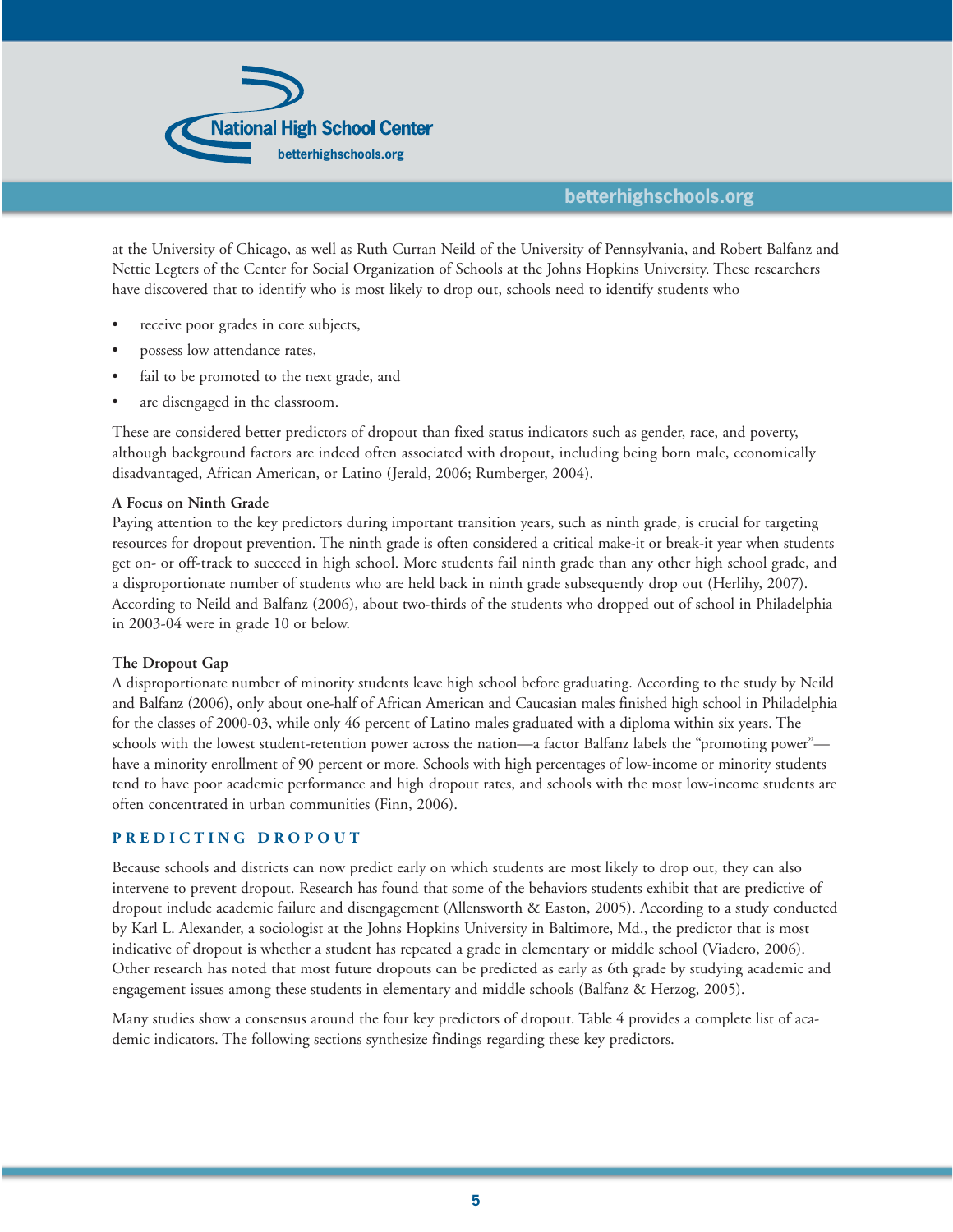

#### **Failure to be Promoted to the Next Grade Level**

According to another study, conducted by Karl Alexander, Doris Entwistle, and Carrie Horsey (1997), also of the Johns Hopkins University, 64 percent of students who had repeated a grade in elementary school and 63 percent of those who had been held back in middle school left school without a diploma. Additionally, Neild and Balfanz's (2006) study of Philadelphia students determined that more than half of the city's dropouts are not promoted past the ninth or 10th grade but are 17 years old or older when they drop out, and have already spent some years attempting to graduate.

#### **Failure of Core Academic Courses in Secondary School**

Numerous studies include failure in core academic courses as another predictor of dropout (Neild & Balfanz, 2006; Allensworth & Easton, 2005; Balfanz & Herzog, 2005). Allensworth and Easton (2005) determined that one key predictor of dropout for ninth grade is receiving more than one F (based on semester marks) in core academic subjects together with failing to be promoted to 10th grade. This predictor is 85 percent successful in determining who will not graduate on time. In both Chicago and Philadelphia, grades tended to be better predictors of dropout than test scores.

#### **Excessive Absenteeism**

Numerous studies point to absenteeism as a predictive factor regarding the probability that a student will eventually drop out (Neild & Balfanz, 2006; Allensworth & Easton, 2007). Because absenteeism is considered one of the strongest predictors of course failure (which in turn is associated with dropout), studies show that it is important for schools to monitor rates so that they can intervene quickly. For instance, of the eighth graders in Philadelphia who attended school less than 80 percent of the time, 78 percent eventually dropped out (Neild & Balfanz, 2006).

Allensworth and Easton (2007) have linked even moderately poor attendance in the freshman year with eventual dropout. They conclude that information on absences is available early in the school year and might be the most practical indicator for identifying students for early interventions:

In Chicago Public Schools (CPS), about 15 percent of first-time freshmen have extremely high absence rates, missing a month or more of classes each semester. These students have largely disengaged from school—they remain enrolled but have marginal attendance—and they have less than a 10 percent chance of graduating. However, it is not just extremely low attendance that is problematic. Even moderate levels of absences are a cause for concern. Just one to two weeks of absence per semester, which is typical for CPS freshmen, are associated with a substantially reduced probability of graduating. In the 2000-01 cohort, only 63 percent of students who missed about one week (five to nine days) graduated in four years, compared to 87 percent of those who missed less than one week.

While attendance is key to predicting dropout, the research does not show consensus on what defines low attendance.

#### **Other Signs of Disengagement**

A lack of engagement with school is considered a precursor to dropout, and signs of disengagement perhaps provide the best window of opportunity to target resources for dropout prevention, particularly if students are not yet failing core coursework. Some studies include lack of attendance as an indication of disengagement, while others use classroom engagement scales and behavior marks—or a combination—when gathering data to assess engagement (Finn, 2006).

Students most often report school-related reasons for why they dropped out. Students leaving high school often cite a lack of motivation, boredom, an unchallenging atmosphere, and an overall lack of engagement in school as a reason to drop out (Bridgeland et al., 2006). Often, disengagement leads to academic failure (Finn, 1993).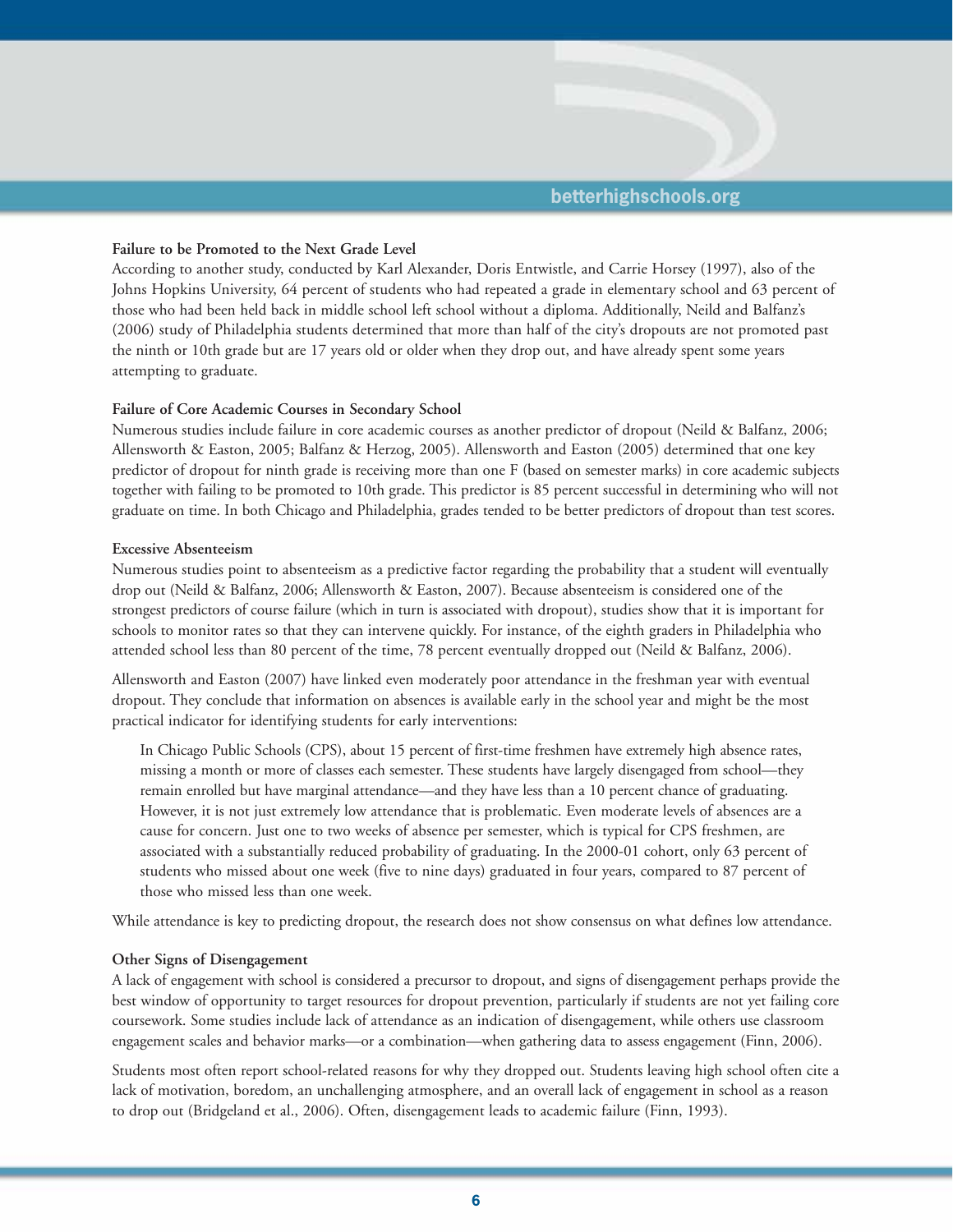

#### **LEADING FACTORS OF DROPOUTS BY GRADE WITH AN EMPHASIS ON LOW ACADEMIC ACHIEVEMENT**

Key research in the field of dropout prevention has managed to assess individual grade levels for predictions of eventual dropout.

#### **At-Risk Sixth Graders**

A study conducted by Balfanz and Herzog (2005) in Philadelphia found that more than half of sixth graders with the following three criteria eventually left school:

- attended school less than 80 percent of the time,
- received a poor final grade from their teachers in behavior, and
- were failing either math or English.

The study found that in a given year, between 1,000 and 2,000 sixth graders in Philadelphia had these risk factors with most typically exhibiting one or two risk factors. In 1996–97, about 3,500 6th graders possessed one or more of the above risk factors.

Balfanz and Herzog (2005) discovered that middle grades students who later dropped out sometimes exhibited problems with academic performance or engagement—but not both at the same time, suggesting that an off-track academic path and an off-track nonacademic track to dropout seemed to converge closer to high school. Attending to behavior challenges, engagement, and attendance with middle-grade students who are not failing coursework may be one key to reaching a group of students who may otherwise drop out later.

#### **At-Risk Eighth Graders**

One of the strongest predictors of dropout involves two eighth-grade factors: attending school less than 80 percent of the time (e.g., missing at least five weeks of school) and receiving a failing grade in math and/or English during eighth grade (Neild & Balfanz, 2006). Eighth graders provide some of the same indications as sixth graders when they are moving along the dropout path. Researchers have developed an approach to identifying future dropouts that has an even higher rate of accuracy. Neild and Balfanz (2006) found: "Of those 8th graders who attended school less than 80 percent of the time, 78 percent became high school dropouts. Of those 8th graders who failed mathematics and/or English, 77 percent dropped out of high school. Importantly, gender, race, age, and test scores did not have the strong predictive power of attendance and course failure."

#### **At-Risk Ninth Graders**

Findings from the Philadelphia study show that important indicators of at-risk ninth graders involved the following:

- attended less than 70 percent of the time,
- earned fewer than two credits, and/or
- were not promoted to 10th grade on time.

A ninth grader with just one of these characteristics had at least a 75 percent probability of dropping out of school. About onehalf of the dropouts in Philadelphia public schools can be identified before they ever enter high school, and a full 80 percent who dropped out were either at-risk eighth graders or at-risk ninth graders. Being held back in ninth grade is considered the biggest risk factor for dropping out according to Neild and Balfanz, who base this conclusion on their work in Philadelphia.

In her groundbreaking research on early warning signs, Melissa Roderick (Consortium of Chicago School Research) noted that early dropouts (those who leave school in ninth or 10th grade) tend to have low grades in elementary school. They also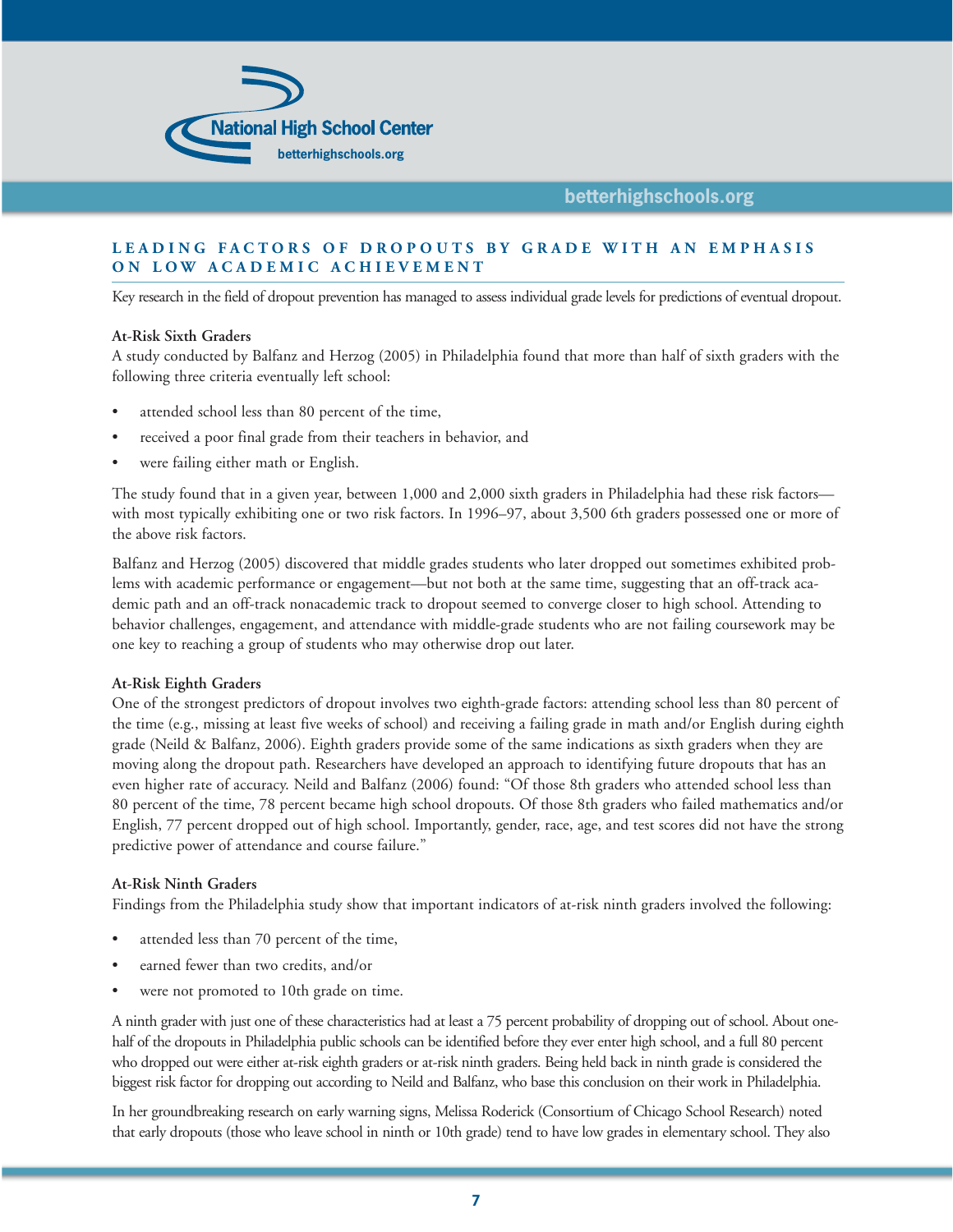

experience a steep decline in attendance and grades during the transitions to middle grades and high school. However, nearly one-third of Philadelphia dropouts exhibited no warning signs in eighth grade but had problems in ninth grade. Grouping ninth graders into interdisciplinary teams resulted in significantly lower dropout rates in Maryland (Kerr & Legters, 2004).

High-yield risk factors in ninth grade dropouts have been identified in both Chicago and Philadelphia and include the following (Jerald, 2007):

- Sixth graders with poor attendance (less than 80 percent), a failing mark for classroom behavior, a failing grade in math or a failing grade in English had only a 10 percent chance of graduating within four years of entering high school and only a 20 percent chance of graduating a year late (Balfanz & Herzog, 2005).
- Eighth graders with poor attendance (less than 80 percent), a failing grade in math, or a failing grade in English had less than a 25 percent chance of graduating within eight years of entering high school (Neild & Balfanz, 2006).
- Among entering freshmen who had exhibited no eighth-grade risk factors, those who had very poor ninth-grade attendance (less than 70 percent), earned fewer than two credits during ninth grade, or did not earn promotion to 10th grade had only a one-in-four chance of earning a diploma within eight years (Neild & Balfanz, 2006).
- Based on similar cohort studies, the Chicago Consortium on School Research combined two highly predictive ninthgrade risk factors to create an "On-Track Indicator" for high school freshmen. A student is considered on track at the end of ninth grade if he or she has accumulated enough course credits to earn promotion to 10th grade while receiving no more than one F (based on semester marks) in core academic subjects. The indicator is 85 percent successful in predicting which members of the freshmen class will not graduate on time and nearly as good at predicting who will not graduate within five years. "On-track" students are more than 3.5 times more likely to graduate from high school in four years than students who are "off-track" (Allensworth & Easton, 2005).

In terms of measurement, the on-track indicator criteria differ in two key ways. First, course failures are counted only for core courses, while credit accumulation includes all credit-bearing classes. Second, failures are counted by semester, while credit accumulation is measured in terms of full-year credits, with half credits given for each semester course. Thus, the on-track indicator combines two separate but related factors: number of credits earned, and number of F's in core subjects. According to Allensworth and Easton (2005), mid-semester grades can also provide important insight into whether students are on track.

Allensworth and Easton have recently released a study that includes freshman year overall Grade Point Averages (GPAs)—as well as freshman year absences—as key predictors that allow schools to know sooner and with greater accuracy than their 2005 On-Track Indicator who will drop out if targeted interventions and supports are not offered. The predictive ability of a variety of indicators as identified by the researchers is reflected in their table below:

| Table 1. Accuracy of Forecasting High School Dropouts Based on Freshman Year Student Performance Indicators |                                      |                                                                              |                                                                            |  |  |  |  |
|-------------------------------------------------------------------------------------------------------------|--------------------------------------|------------------------------------------------------------------------------|----------------------------------------------------------------------------|--|--|--|--|
| Freshman Performance<br>Indicator                                                                           | <b>Overall Correct</b><br>Prediction | Percentage of Dropouts<br>Who Can Be Identified<br>(Predicting nongraduates) | Percentage of Graduates<br>Who Can Be Identified<br>(Predicting graduates) |  |  |  |  |
| On-track vs. off-track                                                                                      | 80%                                  | 72%                                                                          | 85%                                                                        |  |  |  |  |
| Absences for the year                                                                                       | 77%                                  | 59%                                                                          | 90%                                                                        |  |  |  |  |
| Fall-semester absences                                                                                      | 74%                                  | 53%                                                                          | 89%                                                                        |  |  |  |  |
| <b>GPA</b>                                                                                                  | 80%                                  | 73%                                                                          | 85%                                                                        |  |  |  |  |
| Semester course failures                                                                                    | 80%                                  | 66%                                                                          | 89%                                                                        |  |  |  |  |
| Fall semester failures                                                                                      | 76%                                  | 55%                                                                          | 91%                                                                        |  |  |  |  |

*(Allensworth & Easton, 2007)*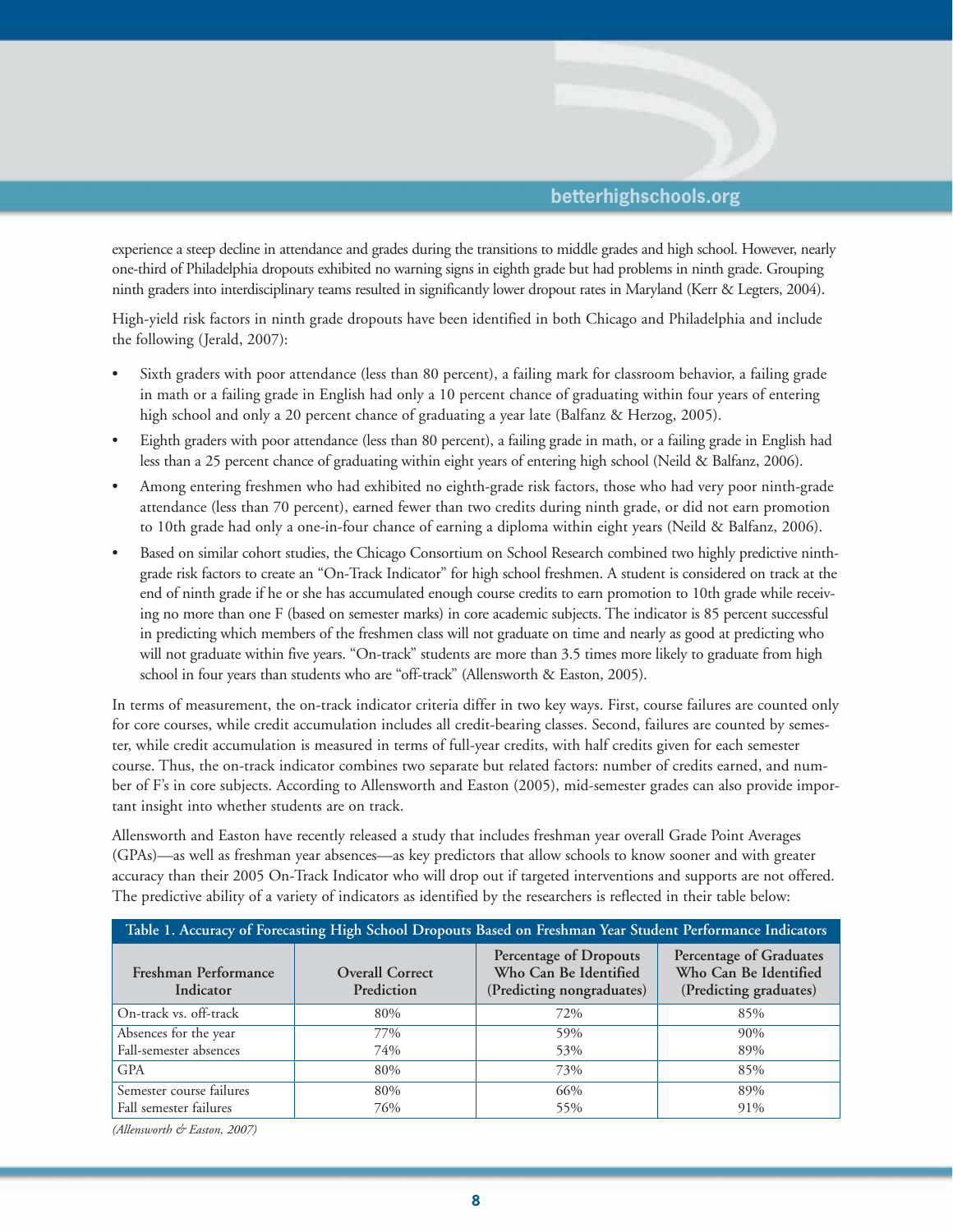

According to Allensworth and Easton's most recent findings, more than one-half of non-graduates can be identified by the end of the first semester by using either failure rates or absences:

By the end of the first term, course grades and failure rates are slightly better predictors of graduation than attendance because they directly indicate whether students are making progress in their courses. These rates also provide more specific information to target programs for struggling students than the on-track indicator. GPA, in particular, provides information about who is likely to struggle in later years and is the best indicator for predicting nongraduates (Allensworth & Easton, 2007).

#### **Later Years in High School**

It is more difficult to predict who will drop out in the later grades and therefore more difficult to target them with supports (Neild & Balfanz, 2006). An effective system of credit recovery, second-chance schools, and alternative paths to graduation are important strategies to stem the dropout of students in 11th and 12th grade.

#### **Low Performers Across Grades 8–12**

Those lowest-performing readers in the eighth grade whose test scores demonstrate achievement in the lowest quartile are 3.5 times more likely to drop out than students in the next highest quartile of academic achievement, and they are 20 times more likely to drop out than top-performing students (Alliance for Excellent Education, 2007).

### **SOCIAL INDICATORS OF DROPOUT**

Social indicators, such as behavior problems, are among the red flags that a student may be at risk for dropping out, especially when combined with other signs, such as repeating a grade and/or changing schools. Often, risk factors appear to be cumulative. Table 5 provides a complete list of social indicators.

#### **Abused and Neglected Students**

About 70 percent of the students who had a substantiated case of abuse or neglect during the high school years, who had a foster care placement, or who had given birth within four years of starting high school, dropped out in Philadelphia (Neild & Balfanz, 2006).

While it is evident that students will benefit from strong instructional programs, effective and high-quality teachers, and engaging and safe schools, many students who are failing to thrive in middle and high school need additional supports. The most at-risk students with multiple indicators for dropout are often located in the highest poverty areas in unstable home and community environments, and require more than academic, structural, and systemwide interventions. Often these students require tiered and even intensive supports (National High School Center, 2007). Additionally, extensive research suggests that parent involvement programs improve student academic achievement and enhance educational programs for youth; indeed, family involvement in learning has been identified as the single most important determinant of success for at-risk children and youth (Fruchter, Galletta, & White, 1992).

#### **Behavior**

Behavior marks given by middle school teachers in Philadelphia were much better than suspensions at predicting which sixth graders would eventually drop out (Balfanz & Herzog, 2005). Philadelphia teachers typically assign sixth graders behavior marks consisting of "excellent," "satisfactory," or "unsatisfactory," which are averaged at the end of the year to determine a final mark. Balfanz and Herzog (2005) discovered that sixth graders with poor behavior (earning an unsatisfactory final behavior mark) have a one in four chance of making it to the 12th grade on time. The researchers noted that student behavior, as well as attendance and effort, influence the likelihood that students will significantly improve their achievement levels during sixth through eighth grades.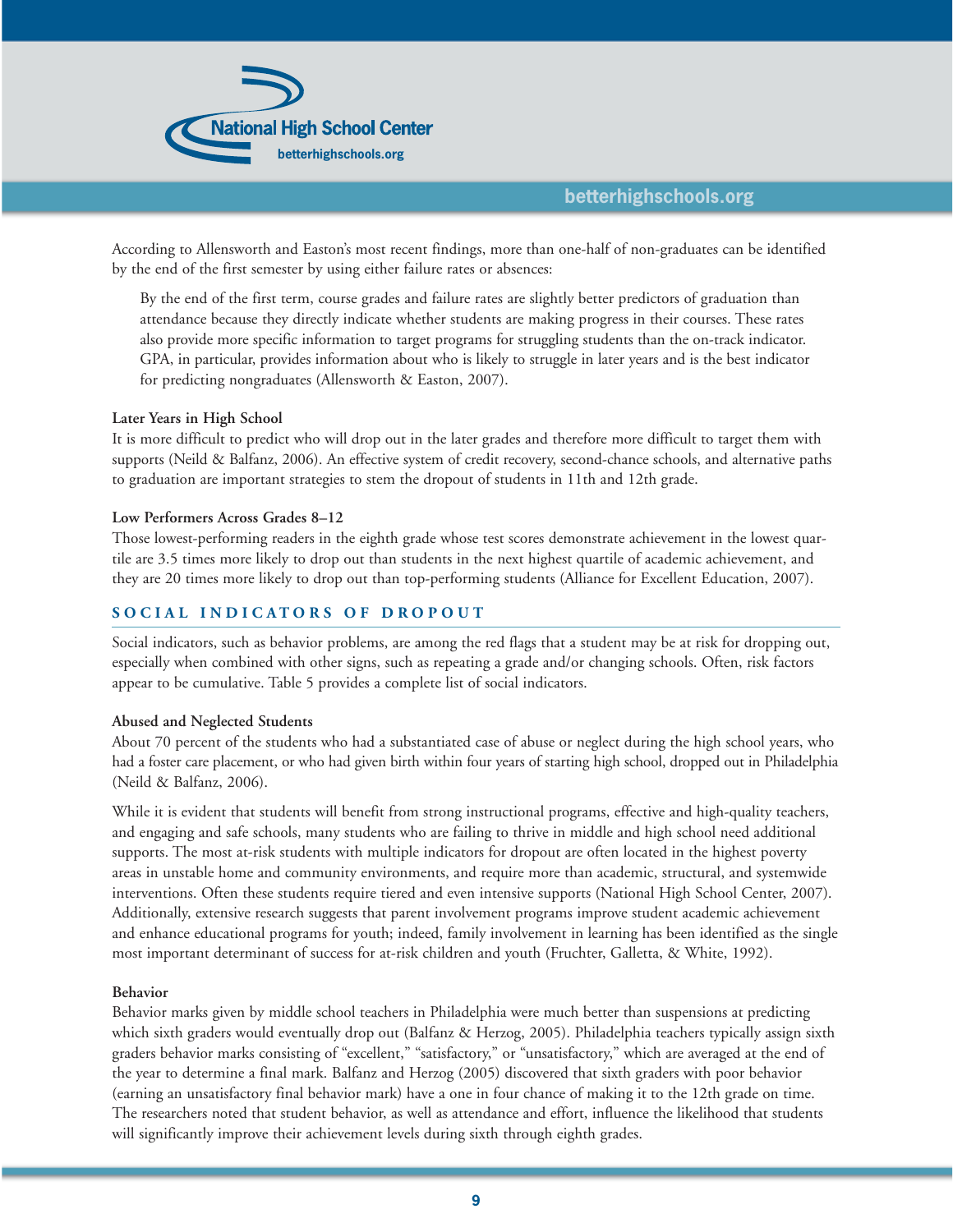

#### **Mobility**

According to some studies, changing schools can be a challenge to high school completion, yet others have noted mobility can actually be beneficial to some students' chances of graduating, depending on when and why students change schools.

Russell Rumberger (2002), of the University of California at Santa Barbara, has found that there is strong evidence that mobility during high school, as well as during elementary school, poses risks to graduating. A study by Robert Haveman and Barbara Wolfe (1994) similarly concluded that residential mobility reduced the chances of high school graduation even after controlling for a variety of family background variables. Christopher Swanson and Barbara Schneider (1999) also discovered that those who change schools are at risk of graduating in some instances; for example, those changing schools between grades eight and 10 were significantly more likely than non-mobile students to leave school before 10th grade. However, they determined that those who change schools in earlier grades are less likely to drop out during the last two years of high school than even non-mobile students.

## **CURRENT STATE OF DROPOUT DATA**

Many schools assign self-reported dropouts with withdrawal codes such as General Education Diploma (GED), for example. Most of these withdrawal codes in Philadelphia reveal that the students were over the compulsory school attendance age and were dropped from the rolls for nonattendance rather than voluntary withdrawal. However, because most dropouts do not report that they are leaving, the voluntary withdrawal code is underutilized (Neild & Balfanz, 2006).

#### **EARLY WARNING DATA SYSTEMS**

Currently, there is no ready menu of proven strategies and interventions to select from that are designed to lessen the flow of dropouts, but there is general consensus among researchers that strategies need to be more targeted to reach specific grade levels or at-risk populations, as identified by the key dropout indicators.

#### **Building Early Warning Systems**

The first step in a proactive approach to stemming dropout is to build an early warning system designed to use accurate data to help target an appropriate mix of interventions for groups and individual students. Such an electronic data system includes individual student-level data that can track students over time and also allow risk factors to be assessed (Jerald, 2006). Craig Jerald's 2006 paper, *Identifying Potential Dropouts: Key Lessons for Building an Early Warning Data System: A Dual Agenda of High Standards and High Graduation Rates,* outlines steps and considerations to take when building an early warning system.

Jerald lists uses of student- and school-level information generated by such a system, including

- risk factors by individual student,
- aggregate risk factors by school and type of school,
- rates of decline in academic achievement and engagement (as indicated by attendance and behavior),
- school-level outcomes (on track by grade, off-track recovery rates, and graduation rates), and
- systemwide analysis of student characteristics, risk factors, outcomes, and impact of interventions.

Additionally, Allensworth and Easton explain that each on-track indicator has different advantages; therefore, an effective monitoring system should be created to take advantage of each indicator at different points in the school year. Schools can start in the first quarter with monitoring and addressing absences, then address first-quarter failing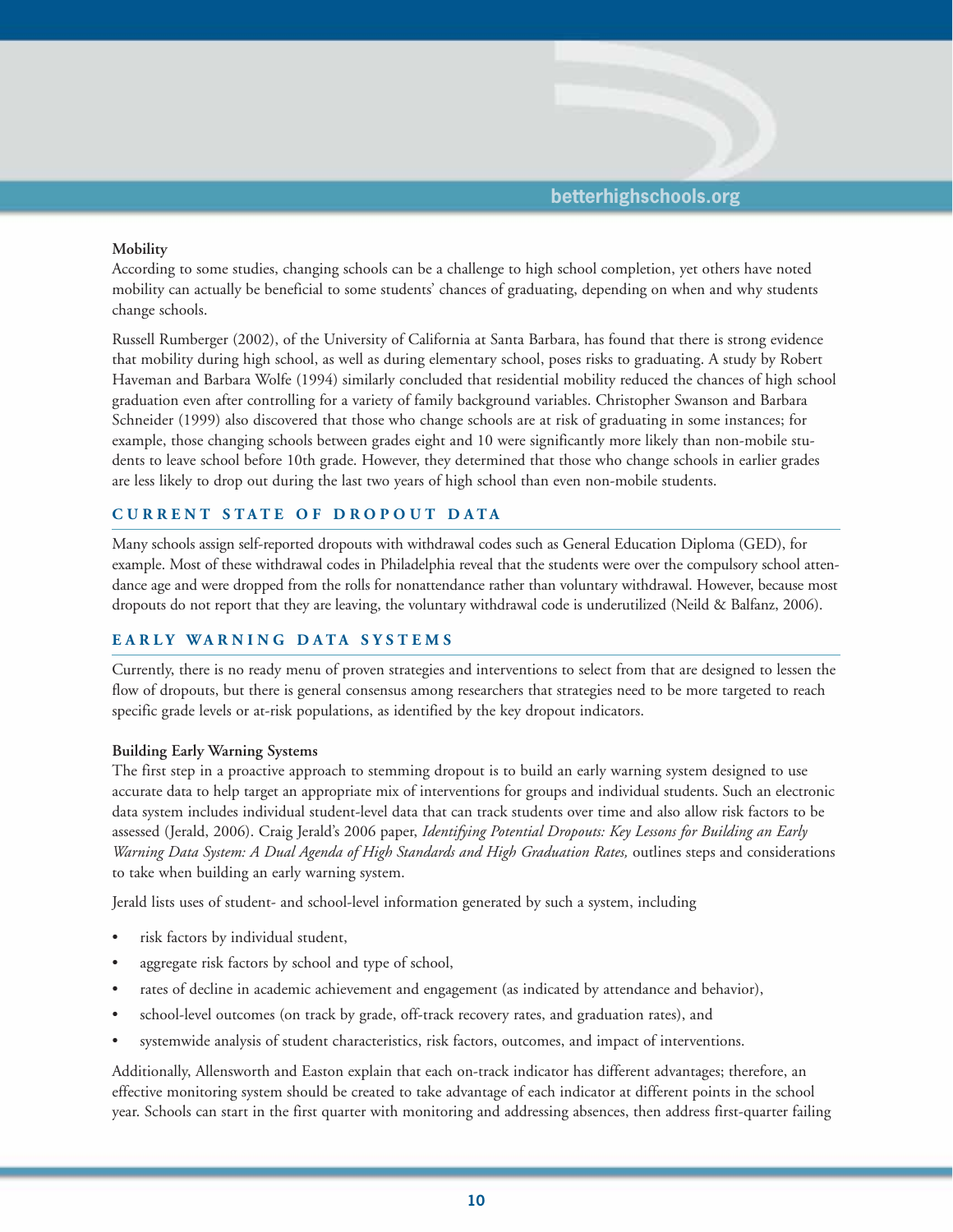

grades by offering immediate support. As semester grades are posted, the creation of individual dropout strategies would be called for. The end of the year would show who is at high risk for dropping out, and one-on-one interventions could then be intensified (Allensworth & Easton, 2007).

Developing successful approaches to intervention requires dependable and accessible data, training on how to use those data, and regular information about how interventions are impacting students both in terms of academic performance and high school completion. Schools, districts, and states need the data capacity to allow them to prioritize and calibrate interventions to meet the needs of students, schools, and districts, respectively.

#### **BEST PRACTICES**

Upon establishing an early warning system, the work of matching student needs with the appropriate supports and interventions commences. Once a school recognizes that institutional factors matter at least as much, and in some cases more, than individual factors, the school can undertake to change those areas in their control in order to exert more of a holding power and to use data to inform exactly how to go about making adjustments.

Some of the best practice approaches undertaken by higher performing high schools with relatively low dropout include the following:

#### **School Climate**

Schools successful in dealing with dropout address overall school climate in order to facilitate student engagement, focus on easing the transition into high school, provide rigorous and relevant curriculum, help ensure K-12 alignment and alignment with state standards, implement meaningful professional development, and prepare students for rigor in a way that does not bore them.

#### **Rigor**

As high schools work to keep students enrolled, they also are endeavoring to enhance academic rigor to prepare students to meet the challenges of an information-based economy. Raising high school academic rigor and keeping students in school need not be mutually exclusive. Numerous high schools facing significant challenges have managed to introduce a high level of rigor and also keep students in school (National High School Center, 2006). Research shows that some key best practices at these schools also include

- providing supports so that students stay on track to graduate;
- extending learning time;
- providing challenging learning opportunities, even in catch-up courses, so that students remain engaged;
- aligning performance standards to college and career readiness; and
- focusing on transitions from high school to college and careers as well as on transitions into high school (Quint, 2006).

Schools that offer fewer math courses below Algebra I reduced the odds of dropping out by 28 percent, and those that offer calculus reduced the odds by 55 percent (Lee & Burkham, 2000). High schools that offer a constrained curriculum in math have lower dropout rates (Lee & Burkham, 2000). Research indicates that a balance between relevance and rigor will result in even more students staying in school. Engaging and challenging catch-up courses for struggling ninth graders also reduce dropout rates (Jerald, 2006).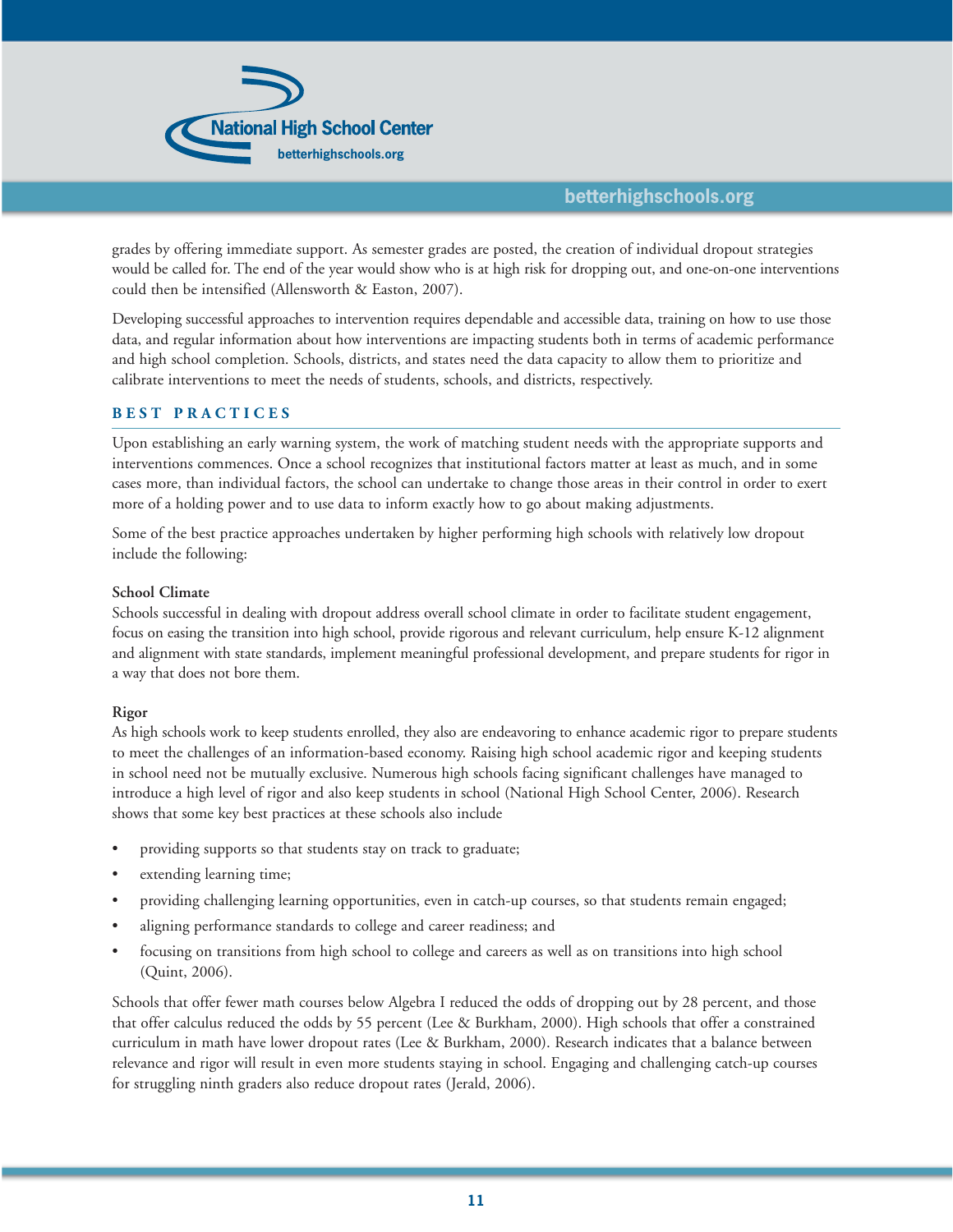

#### **Effective Teachers**

Highly qualified and effective teachers exert a strong influence on student success and, for this reason, remain a top priority for high schools. Ronald Ferguson (1991) noted that teacher expertise was the largest factor that explained the gap between African American and Caucasian student achievement (40 percent of the variation). Teachers who comprehend their subjects and understand strategies to reach all high school students are integral to keeping students in school. Low-performing students facing learning barriers stand to achieve at higher standards if they are taught by high quality teachers (Darling-Hammond & Youngs, 2002; Haycock, 1998).

It is important that at-risk students have access to effective teachers with a track record of success. A report from the National Partnership for Teaching in At-Risk Schools (2005) cites research indicating that if economically disadvantaged students are given successful, highly motivated, and experienced teachers, achievement gaps can be narrowed and even closed. However, for too many underperforming and at-risk schools, a large number of teachers are unprepared, inexperienced, or less qualified than their peers in more successful schools. Too often the less experienced and qualified teachers are assigned to the schools with the most challenges, including high dropout rates.

#### **Extended Learning Time**

While extended learning time is seen as key, research on activities outside the regular school day have shown mixed findings regarding impact on graduation, with supplemental approaches—such as sporadic homework help and irregular counseling—having virtually no impact on dropout prevention (Orfield, 2004). Individual interventions must be more intensive (National High School Center, 2007).

#### **DROPOUT PREVENTION PROGRAMS**

Currently only eight programs have enough research behind them to merit inclusion in the What Works Clearinghouse (WWC). Few programs have demonstrated positive (or potentially positive) effects. Those that do show positive or potentially positive effects include *Achievement for Latinos through Academic Success, Check & Connect,* and *Career Academies*.

Many of the more successful dropout-prevention programs assign an adult to work with a small number of students (Balfanz & Legters, 2006). The more high intensity interventions with accelerated instruction for catch-up purposes and significant counseling features are considered more effective than the occasional tutoring typical in a lot of schools (Agodini & Dynarski, 2004). Challenging students and supporting students go hand-in-hand, and even the most struggling students need to feel that they are being pushed to learn and that teachers expect them to master rigorous content (Agodini & Dynarski, 2004). Table 3 depicts some of the other key characteristics of research-based high school improvement programs with implications for dropout prevention.

#### **Some Highlighted Features of Research-based Dropout Prevention Programs**

*Achievement for Latinos through Academic Success* provides student-level supports and also builds bridges between homes and schools. The program employs counselors who provide a set of coordinated supports to students and parents, monitor students and report to parents about attendance and truancy on an as-needed daily basis, and express a personal interest in students through a variety of ways, including positive reinforcements and group bonding activities (Jerald, 2007). The counselors follow up with teachers to keep them informed about how students and parents decide to address problems, and counselors provide parents with direct instruction and modeling on how to participate in their child's schooling and manage adolescent behavior (Jerald, 2007).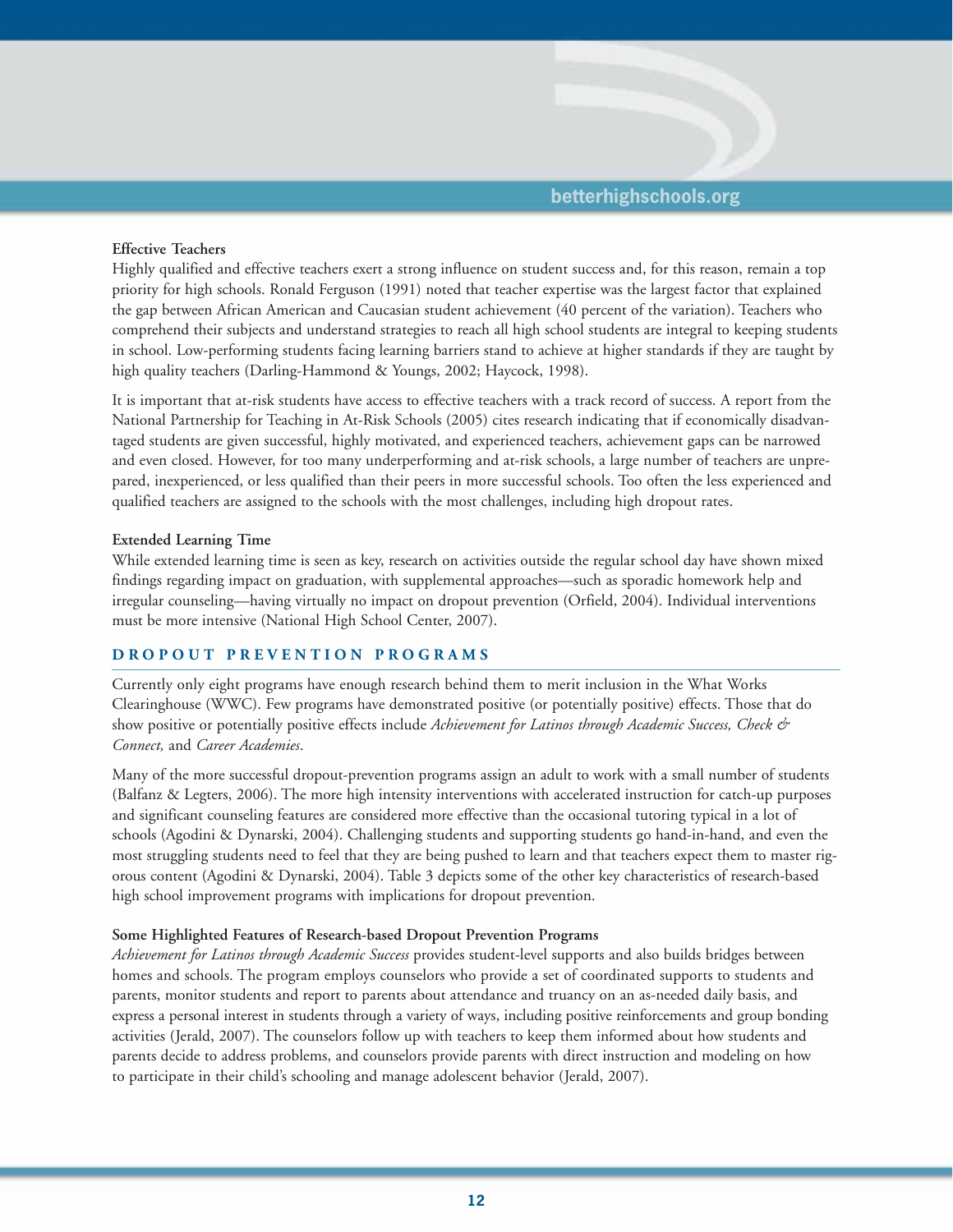

| Intervention                                            | <b>Staying in school</b> | Progressing in school | <b>Completing school</b> |
|---------------------------------------------------------|--------------------------|-----------------------|--------------------------|
| ALAS (Achievement for Latinos through Academic Success) | Ð                        | Ð                     |                          |
| <b>Career Academies</b>                                 | B                        | F.                    | $\boldsymbol{\Omega}$    |
| <b>Check &amp; Connect</b>                              | $\bullet$                | Đ                     | $\boldsymbol{\Theta}$    |
| Financial Incentives for Teen Parents to Stay in School | Đ                        | 0                     | $\boldsymbol{\Theta}$    |
| <b>High School Redirection</b>                          | $\bullet$                | B                     | $\boldsymbol{\Omega}$    |
| Middle College High School                              | 0                        |                       | 0                        |
| <b>Project GRAD</b>                                     |                          | $\boldsymbol{\Theta}$ | $\boldsymbol{\Theta}$    |
| <b>Quantum Opportunities Program</b>                    |                          | 0                     | $\boldsymbol{\Theta}$    |
| <b>Talent Development High Schools</b>                  |                          | $\overline{H}$        |                          |
| <b>Talent Search</b>                                    |                          |                       | $\bullet$                |
| <b>Twelve Together</b>                                  | $\mathbf{F}$             | $\boldsymbol{\Theta}$ |                          |

*Source: The What Works Clearinghouse (http://www.whatworks.ed.gov/), 2006.*

The research-based *Check & Connect* intervention provides trained monitors to small groups of students. The monitors closely follow tardiness, absenteeism, behavioral referrals, and academic performance and meet with individual students each week, staying in touch with students' family members about progress. The personalized attention often involves arranging for transportation and community services.

*Check & Connect* tracks attendance from period to period and is so informed about students' needs that program leaders know who has trouble waking up on time and who needs help negotiating alternatives to out-of-school suspensions (Jerald, 2007). Intensive interventions such as *Check and Connect* can cut dropouts by as much as half, but they are even more effective when implemented with schoolwide reforms (Jerald, 2007). Interventions that have the capacity to be oriented around individual student needs, and that work in tandem with schoolwide interventions able to adjust around grade-level needs, hold promise as an effective combination.

The *Coca-Cola Valued Youth Program* (VYP) was evaluated using a quasi-experimental design showing one percent dropout compared to 12 percent dropout in comparison groups. The key to this program is intensive tutoring that focuses on academic achievement as well as engaging students, and includes student tutors and cross-age tutoring groups (Fashola & Slavin, 1998; Intercultural Development Research Association, 2004).

As early as first grade, Philadelphia mandates 120 hours of instructional intervention for any student falling behind which basically requires schools to develop individualized education plans for struggling students. Additionally, in many of Philadelphia's middle schools, students two years older than their fellow students receive instruction in core academic subjects in self-contained classrooms with only 15 students, as well as more individualized social services in after-school and extended-day learning settings (Jerald, 2007).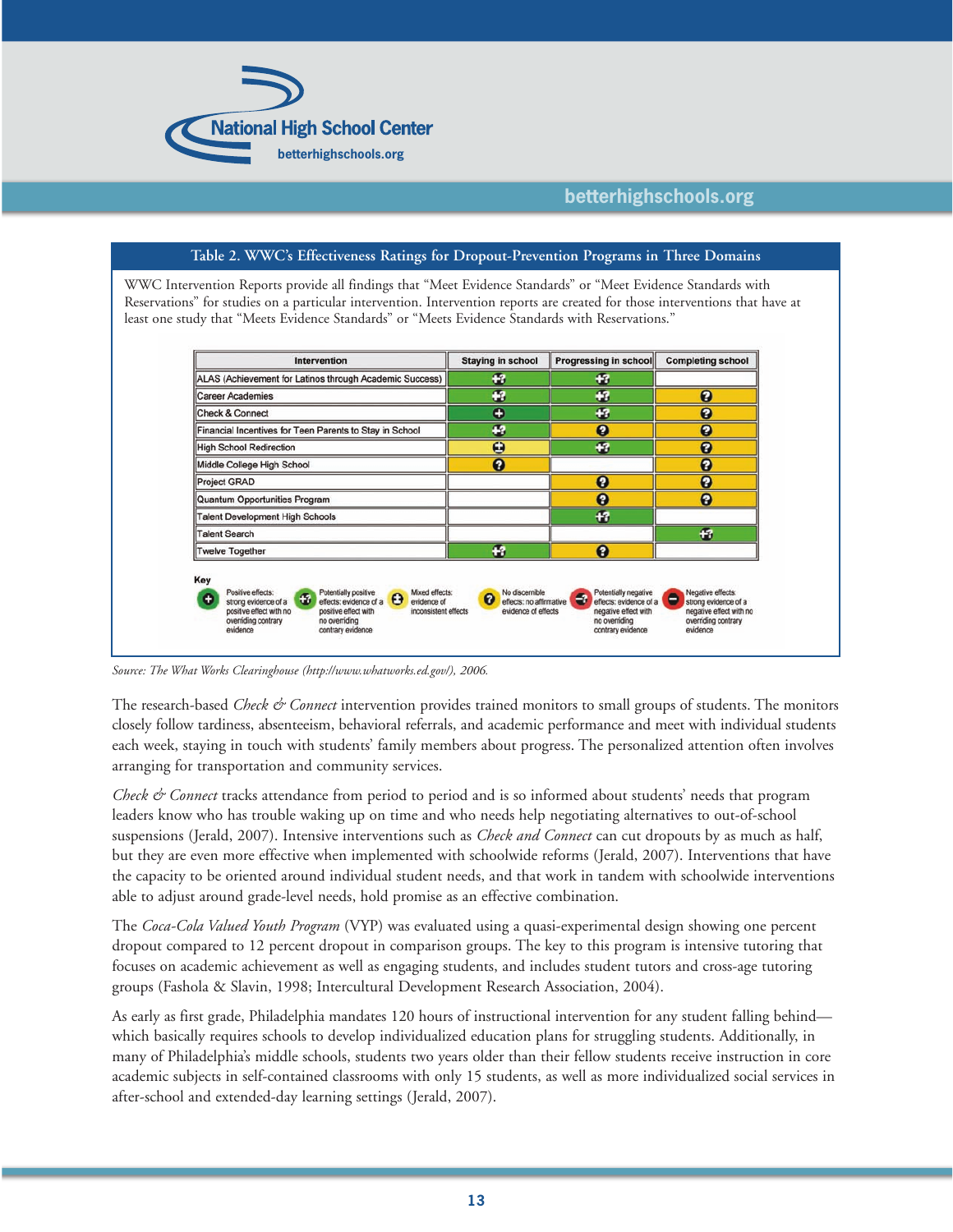

Interventions designed specifically for the ninth grade tend to show positive outcomes for struggling high school students. MDRC's research related to *Talent Development* determined that the following three supports need to be in place in ninth grade to help bolster positive outcomes regarding improved attendance, academic course credits earned, and rates of promotion to 10th grade (Kemple, Herlihy, & Smith, 2005):

- ninth-grade success academies: schools within a school, wherein groups of ninth graders share classrooms and teachers;
- block scheduling: a double dosing of catch-up courses in math and reading are offered, using the block schedule, so that ninth graders can then complete Freshman English and Algebra I in the second semester of freshman year; and
- specialized high school prep classes to smooth the transition to high school.

For instance, the Comprehensive School Reform Quality (CSRQ) Center's report on middle and high school comprehensive school reform models found evidence of moderate positive effects in reading and math for *Talent Development*, as well as attendance and grade promotion rates (Comprehensive School Reform Center, 2006).

The school improvement program, *America's Choice,* also offers similar catch-up courses called Ramp Up to Algebra I and Ramp Up to Literacy. According to the CSRQ Center's report, *America's Choice* demonstrates evidence of moderate positive effectiveness in reading and math (Comprehensive School Reform Center, 2006). Another intervention, *First Things First,* demonstrates the same moderately positive effects.

The *School Transitional Environmental Program* (STEP) assigns at-risk students to homerooms wherein homeroom teachers provide guidance to students as needed throughout the day. Using a quasi-experimental design, an evaluation of the program found that STEP participants were much less likely to dropout (American Youth Policy Forum, 1998).

For truly challenged school districts with a very high incidence of dropout, an array of second-chance options for offtrack young adults is appropriate for many students. Close to 60 percent of dropouts do earn a high school credential within 12 years of starting high school (Jerald, 2006).

New York City has developed a "multiple paths to graduation" initiative that offers alternative learning options, particularly for older students, such as the *Young Adult Borough Centers* which offer day and evening classes (Jerald, 2007). The city also has transfer schools for students who are more than a year behind due to truancy and a *Learning to Work* program which offers a career development focus. In Boston, the school system is moving toward allowing high school students to earn credits but not apply grade levels to them in order to avoid the stigmatization of being older than their peers (Olson, 2006).

Another career-oriented program emphasizing school to work, *Career Academies,* features small learning communities in larger schools. *Career Academies* provides internships with local businesses and includes technical coursework as well as academic coursework. High-risk students were less likely to drop out than high-risk students in a control group (21 percent versus 32 percent) but did not have better long-term completion rates—in other words, students in *Career Academies* appear to have stayed longer in school than they might have otherwise, but they did not eventually earn a diploma at higher rates than the comparison groups (Kemple & Snipes, 2000). This evaluation used a rigorous research study involving random control assignment.

Some high schools are adapting strategies for general education students that were originally developed for special needs populations, such as *Response to Intervention* (RTI), where students are regularly assessed to determine their progress and the need for increasingly intensive academic and/or behavioral supports (National High School Center, 2007). The RTI approach allows for data-driven decisions regarding student performance, engagement, and impact of interventions under way and allows for quickly refining a student's dropout prevention plan if needed.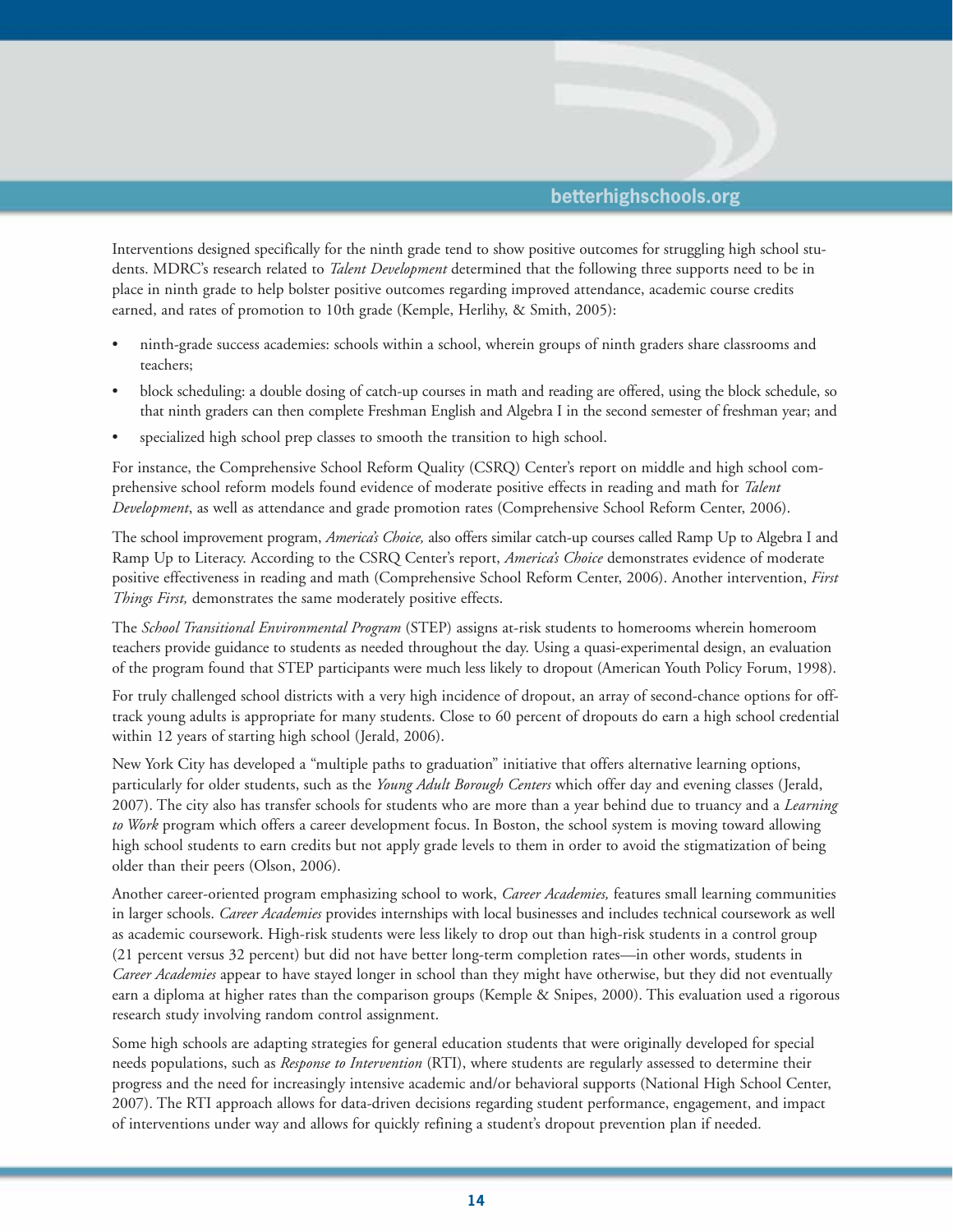

Some researchers suggest that in the most challenged 15 percent of high schools (wherein 50 percent of the country's dropouts are generated), it is better to close down and start over than refine the current school and target resources to the most challenged students (Balfanz & Legters, 2006).

#### **Additional Supports: Wrap-around Services**

Providing social services as early as possible can make a positive difference in the lives of students struggling to complete high school. According to the Neild and Balfanz, students involved with social service agencies, such as delinquent placement facilities or foster care, are often at elevated risk of dropping out. Additionally, 70 percent of young women who gave birth within four years of starting high school also left before graduating. It is therefore important that high schools and relevant social service agencies work together to reach and connect with at-risk youth. Cross-agency coordination is critical in bringing all available resources to bear on a student's chances of success.

There are a myriad of available funding streams, legislation, and resources a community can and should align to meet the needs of high school-aged youth, in addition to education funds including (National Center on Secondary Education and Transition, 2004):

- **Health and Human Services:** Governmental programs and services under the Department of Health and Human Services can provide resources regarding Medicare, Healthy and Ready-to-Work programs, mental health, and protection and advocacy. Other resources can be found within developmental disability councils.
- **Workforce Development:** Resources under this agency focus on training, employment programs, and service options for youth, including youth with disabilities. Examples of workforce development resources include such model programs as Job Corps and the opportunities available under the Workforce Investment Act. Other opportunities include those provided by employers, business associations, and labor unions.
- **Social Security:** Local Social Security Administration offices offer programs and services for youth receiving Social Security Income (SSI) or Social Security Disability Insurance (SSDI). These programs also offer resources that can be accessed and aligned to meet the transition needs of youth with disabilities.
- **Vocational Rehabilitation Services:** These agencies offer an array of services, including career guidance and counseling, vocational evaluation, vocational training, job placement and follow-up services.

#### **CONCLUSION**

More research is needed on dropout prevention programs and strategies. The Graduation Promise Act, recently referred to the Senate Committee on Health, Education, Labor and Pensions, would provide more money for research on dropout prevention programs (Steinberg, Johnson, & Pennington, 2006). The bill calls for \$2.5 billion to help prevent dropouts. The reauthorization of No Child Left Behind (NCLB) also provides opportunities for extending supports for dropout prevention.

Support for proven dropout prevention strategies is required among more policymakers at every level to see significant improvements in the dropout and graduation rates in the United States. Some states are already taking steps to combat the problem. Indiana has enacted the Dropout Prevention Act of 2006, which requires schools and districts to report the number of ninth graders without enough credits to go on to 10th grade (and are therefore off the graduation track) and to provide assistance and a course-recovery plan to those students (Jerald, 2007).

As schools adopt and adapt strategies for dropout prevention, districts need to provide parallel initiatives that include turnaround plans for low-performing schools that are responsive to data-based needs assessments with success indicators for determining progress.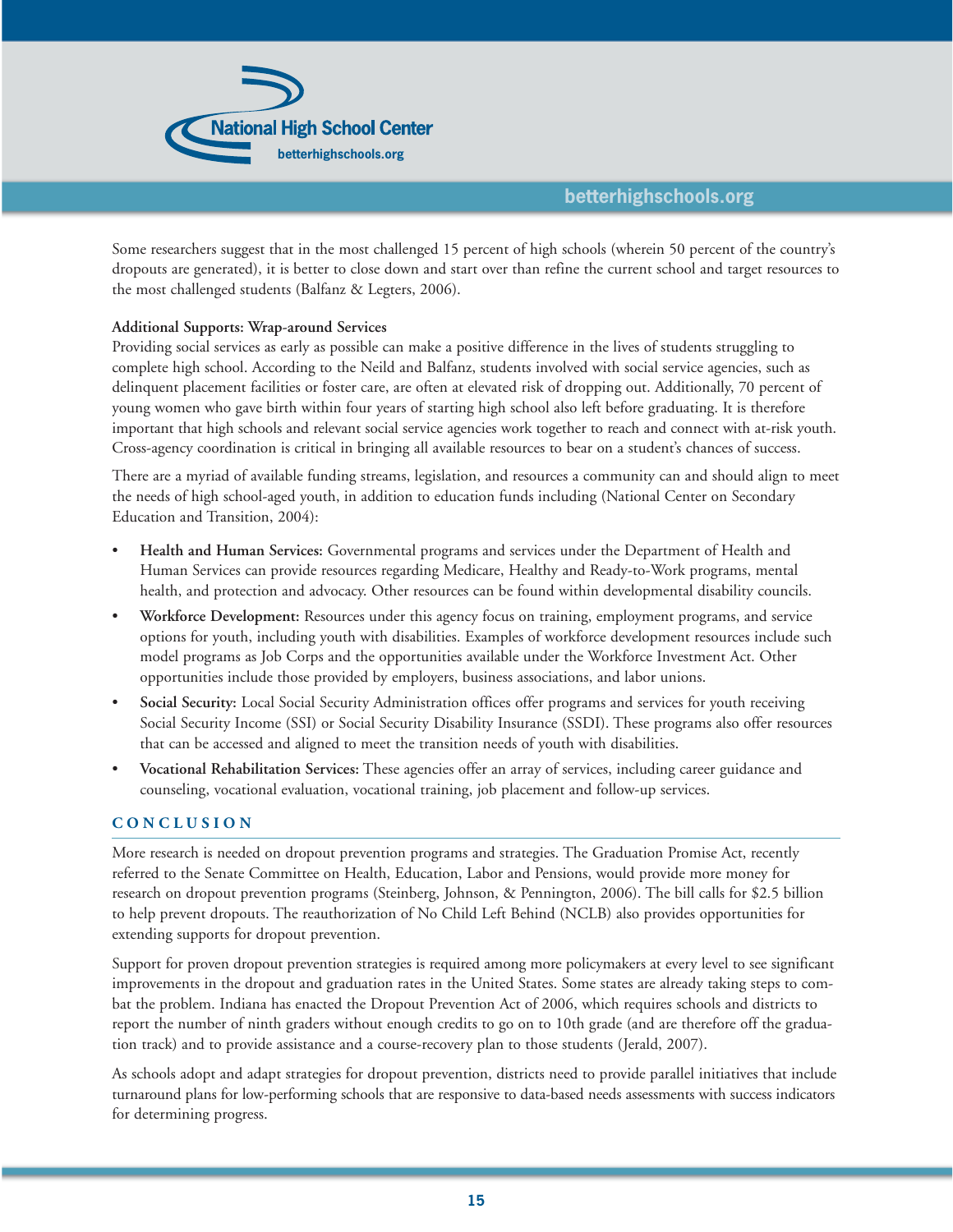## **Table 3. Key Characteristics of Research-based High School Improvement Programs** Attendance and behavior monitors<br>
Tutendance and behavior monitors<br>
Tocus on achievement in core courses<br>
Tutening as an academic support<br>
Counseling/Mentoring<br>
Small learning communities for greater<br>
Catch-up courses<br>
Hom Ensuring partnerships between high schools and Ensuring partnerships between high schools and Career/College awareness Community engagement Career/College awareness Community engagement feeder middle schools feeder middle schools Family engagement Family engagement Academic Literacy Program ✔ ✔ Achievement for Latinos Through Academic Success ✔ ✔ ✔ ✔ (ALAS) America's Choice (including Ramp Up to Algebra I and  $\mathsf{v}' \mathsf{v}'$   $\mathsf{v}'$   $\mathsf{v}'$   $\mathsf{v}'$   $\mathsf{v}'$   $\mathsf{v}'$   $\mathsf{v}'$   $\mathsf{v}'$ Ramp Up to Literacy) Career Academies ✔ ✔ ✔ ✔ Check and Connect  $\vert \vee \vert \vee \vert \vee \vert \perp \vert$   $\vert \vee \vert$   $\vert \vee \vert \perp \vert \vee \vert \vee \vert$ Coca-Cola Valued Youth  $\frac{1}{\sqrt{2}}$   $\frac{1}{\sqrt{2}}$   $\frac{1}{\sqrt{2}}$   $\frac{1}{\sqrt{2}}$   $\frac{1}{\sqrt{2}}$   $\frac{1}{\sqrt{2}}$   $\frac{1}{\sqrt{2}}$   $\frac{1}{\sqrt{2}}$   $\frac{1}{\sqrt{2}}$   $\frac{1}{\sqrt{2}}$   $\frac{1}{\sqrt{2}}$   $\frac{1}{\sqrt{2}}$   $\frac{1}{\sqrt{2}}$   $\frac{1}{\sqrt{2}}$   $\frac{1}{\sqrt{2}}$   $\frac{1}{\sqrt{2}}$   $\frac{1}{\sqrt{2}}$  First Things First  $\bigcup_{i=1}^n$   $\bigcup_{i=1}^n$   $\bigcup_{i=1}^n$   $\bigcup_{i=1}^n$   $\bigcup_{i=1}^n$   $\bigcup_{i=1}^n$   $\bigcup_{i=1}^n$   $\bigcup_{i=1}^n$   $\bigcup_{i=1}^n$   $\bigcup_{i=1}^n$   $\bigcup_{i=1}^n$   $\bigcup_{i=1}^n$   $\bigcup_{i=1}^n$   $\bigcup_{i=1}^n$   $\bigcup_{i=1}^n$   $\bigcup_{i=$ Interpersonal Relations/ Personal Growth Class  $\vert \mathbf{v} \vert$   $\vert \mathbf{v} \vert$ Learning to Work program (NYC schools) ✔ Lifelong Options Program  $(LOP)$   $\bigcup$   $\bigcup$   $\bigcup$   $\bigcup$   $\bigcup$   $\bigcup$   $\bigcup$   $\bigcup$   $\bigcup$   $\bigcup$   $\bigcup$   $\bigcup$   $\bigcup$   $\bigcup$   $\bigcup$   $\bigcup$   $\bigcup$   $\bigcup$   $\bigcup$   $\bigcup$   $\bigcup$   $\bigcup$   $\bigcup$   $\bigcup$   $\bigcup$   $\bigcup$   $\bigcup$   $\bigcup$   $\bigcup$   $\bigcup$   $\bigcup$   $\bigcup$   $\bigcup$   $\bigcup$   $\bigcup$   $\bigcup$ Middle College High Schools ✔ ✔ ✔ ✔ Ninth Grade Dropout Prevention Program (NGP)  $\begin{vmatrix} \cdot & \cdot & \cdot \\ \cdot & \cdot & \cdot \\ \cdot & \cdot & \cdot \\ \cdot & \cdot & \cdot \end{vmatrix}$   $\begin{vmatrix} \cdot & \cdot & \cdot \\ \cdot & \cdot & \cdot \\ \cdot & \cdot & \cdot \end{vmatrix}$   $\begin{vmatrix} \cdot & \cdot & \cdot \\ \cdot & \cdot & \cdot \\ \cdot & \cdot & \cdot \end{vmatrix}$   $\begin{vmatrix} \cdot & \cdot & \cdot \\ \cdot & \cdot & \cdot \\ \cdot & \cdot & \cdot \end{vmatrix}$   $\begin{vmatrix} \cdot & \cdot & \cdot \\ \cdot & \cdot & \$ Ninth Grade Success Academies (part of Talent ✔ Development)

<sup>1</sup>This model received a "moderate" rating for evidence of positive effects in reading and/or math from the CSRQ Center's report, *CSRQ Center Report on Middle and High School Comprehensive School Reform Models* (2006).

## **betterhighschools.org**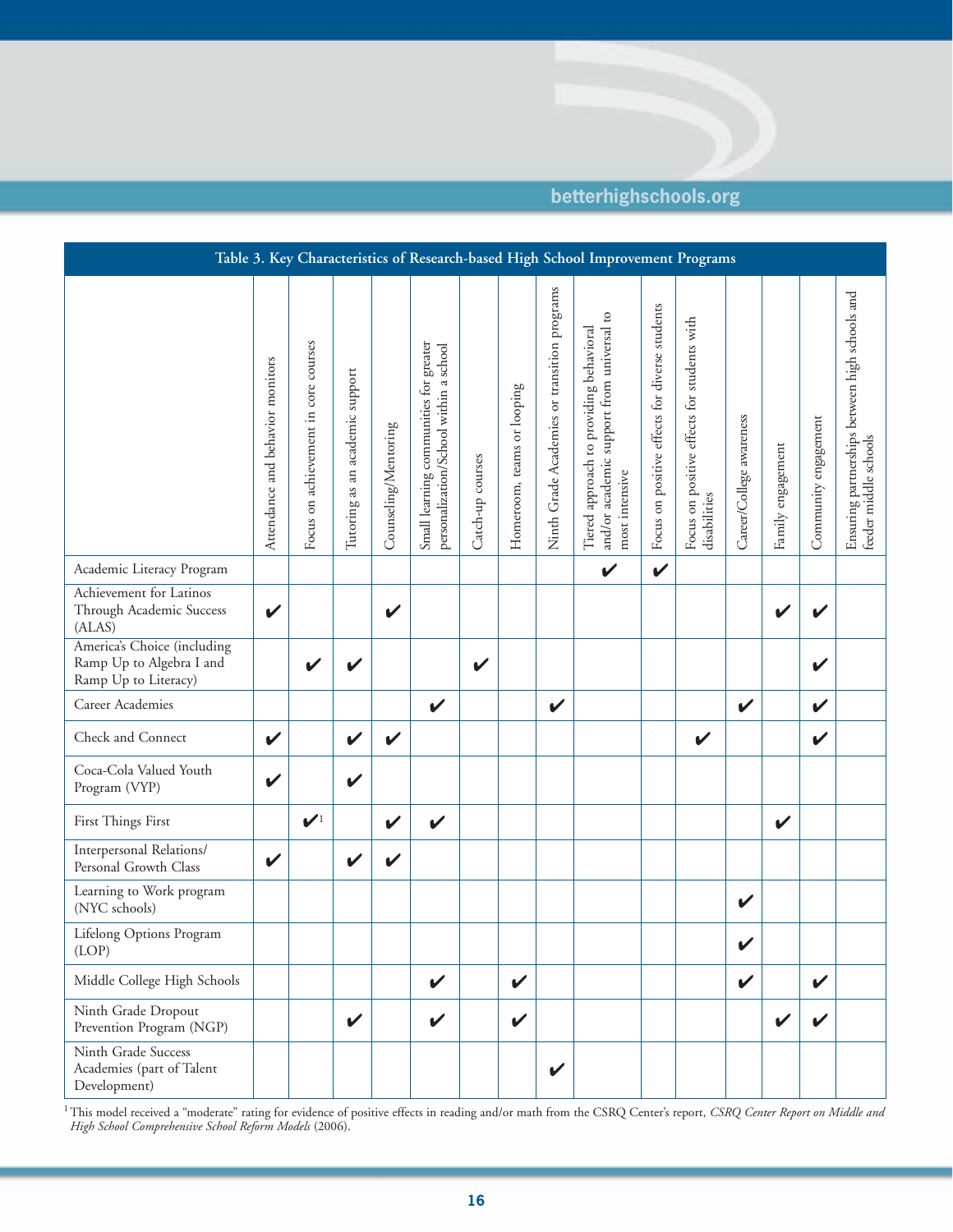

| Table 3. Key Characteristics of Research-based High School Improvement Programs (continued) |                                  |                                      |                                 |                      |                                                                                  |                  |                            |                                              |                                                                                                        |                                                |                                                             |                          |                   |                      |                                                                         |
|---------------------------------------------------------------------------------------------|----------------------------------|--------------------------------------|---------------------------------|----------------------|----------------------------------------------------------------------------------|------------------|----------------------------|----------------------------------------------|--------------------------------------------------------------------------------------------------------|------------------------------------------------|-------------------------------------------------------------|--------------------------|-------------------|----------------------|-------------------------------------------------------------------------|
|                                                                                             | Attendance and behavior monitors | Focus on achievement in core courses | Tutoring as an academic support | Counseling/Mentoring | Small learning communities for greater<br>personalization/School within a school | Catch-up courses | Homeroom, teams or looping | Ninth Grade Academies or transition programs | and/or academic support from universal to<br>Tiered approach to providing behavioral<br>most intensive | Focus on positive effects for diverse students | Focus on positive effects for students with<br>disabilities | Career/College awareness | Family engagement | Community engagement | Ensuring partnerships between high schools and<br>feeder middle schools |
| Positive Behavioral<br>Interventions and Supports<br>(PBIS)                                 | V                                |                                      |                                 |                      |                                                                                  |                  |                            |                                              | V                                                                                                      |                                                | $\checkmark$                                                |                          |                   |                      |                                                                         |
| Project COFFEE                                                                              | $\checkmark$                     |                                      |                                 | V                    | $\boldsymbol{\mathcal{U}}$                                                       |                  |                            |                                              |                                                                                                        |                                                |                                                             | V                        |                   |                      |                                                                         |
| Project GRAD                                                                                |                                  |                                      |                                 |                      |                                                                                  |                  |                            |                                              |                                                                                                        |                                                |                                                             |                          |                   |                      | V                                                                       |
| Quantum Opportunities<br>Program (QOP)                                                      |                                  |                                      | $\boldsymbol{\mathcal{U}}$      |                      |                                                                                  |                  |                            |                                              |                                                                                                        |                                                |                                                             |                          |                   | V                    |                                                                         |
| Rehabilitation, Empowerment,<br>Natural supports, Education,<br>and Work (RENEW)            |                                  |                                      |                                 |                      |                                                                                  |                  |                            |                                              |                                                                                                        |                                                |                                                             | V                        |                   |                      |                                                                         |
| <b>RTI</b>                                                                                  |                                  |                                      |                                 |                      |                                                                                  |                  |                            |                                              | $\checkmark$                                                                                           |                                                |                                                             |                          |                   |                      |                                                                         |
| School Development Program                                                                  |                                  | $\mathcal{V}^2$                      | $\checkmark$                    |                      |                                                                                  |                  |                            |                                              |                                                                                                        |                                                |                                                             |                          |                   |                      |                                                                         |
| School Transitional<br>Environmental Program<br>(STEP)                                      |                                  |                                      |                                 |                      |                                                                                  |                  |                            | V                                            |                                                                                                        | V                                              |                                                             |                          |                   |                      |                                                                         |
| Strategic Instruction Model                                                                 |                                  |                                      |                                 |                      |                                                                                  |                  |                            |                                              | V                                                                                                      |                                                |                                                             |                          |                   |                      |                                                                         |
| Support Center for Adolescent<br>Mothers (Family Growth<br>Center)                          |                                  |                                      |                                 |                      |                                                                                  |                  |                            |                                              |                                                                                                        |                                                |                                                             |                          |                   |                      |                                                                         |
| Talent Development High<br>School                                                           | $\mathcal{V}^3$                  | V                                    | V                               |                      | V                                                                                | $\checkmark$     |                            |                                              |                                                                                                        |                                                |                                                             |                          | V                 |                      |                                                                         |
| Teen Outreach Program<br>(TOP)                                                              | $\checkmark$                     |                                      |                                 |                      |                                                                                  |                  |                            |                                              |                                                                                                        |                                                |                                                             |                          |                   | V                    |                                                                         |
| Twelve Together                                                                             |                                  |                                      | $\checkmark$                    | $\checkmark$         |                                                                                  |                  |                            |                                              |                                                                                                        |                                                |                                                             | V                        |                   |                      |                                                                         |

2This model received a "moderate" rating for boosting student achievement from the CSRQ Center's report, *CSRQ Center Report on Middle and High School Comprehensive School Reform Models* (2006).

<sup>3</sup>This model received a "moderate" rating for evidence of positive effects in reading and/or math from the CSRQ Center's report, *CSRQ Center Report on Middle and High School Comprehensive School Reform Models* (2006).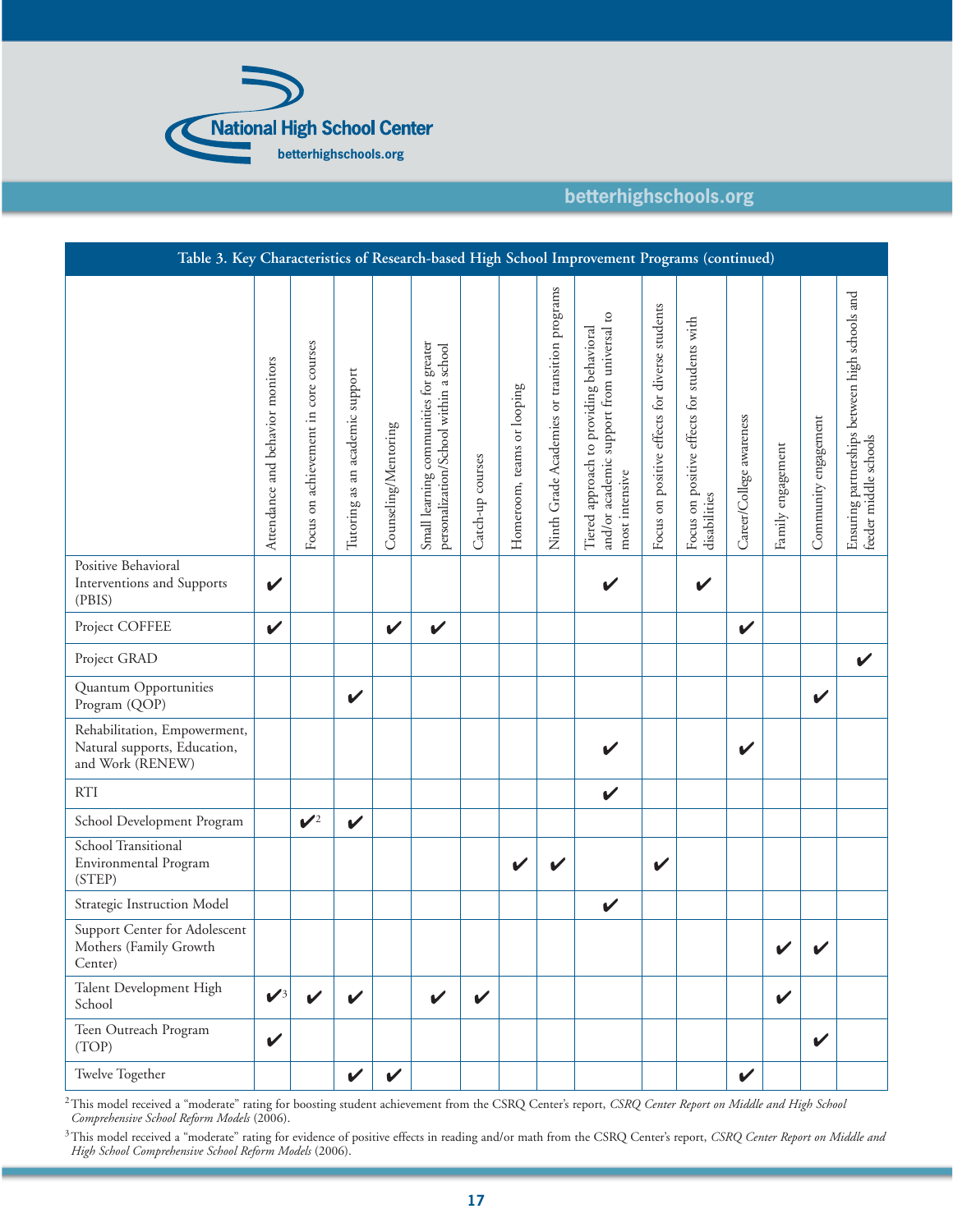|                             | Table 4. Academic Indicators of High School Dropouts                                                                                                                                                                                                                                                                                                                                                                                                                                                                                                                                                                                                                                                                                                                                                                                                                                                                                                                                                                                                                                                                                                                                                                                                                                                                                                                                                                                                                                                                                                                                                                                                                                                                                                                                                                                                                                                                                                                                                                  |                                                                                                                                                                                 |
|-----------------------------|-----------------------------------------------------------------------------------------------------------------------------------------------------------------------------------------------------------------------------------------------------------------------------------------------------------------------------------------------------------------------------------------------------------------------------------------------------------------------------------------------------------------------------------------------------------------------------------------------------------------------------------------------------------------------------------------------------------------------------------------------------------------------------------------------------------------------------------------------------------------------------------------------------------------------------------------------------------------------------------------------------------------------------------------------------------------------------------------------------------------------------------------------------------------------------------------------------------------------------------------------------------------------------------------------------------------------------------------------------------------------------------------------------------------------------------------------------------------------------------------------------------------------------------------------------------------------------------------------------------------------------------------------------------------------------------------------------------------------------------------------------------------------------------------------------------------------------------------------------------------------------------------------------------------------------------------------------------------------------------------------------------------------|---------------------------------------------------------------------------------------------------------------------------------------------------------------------------------|
| Academic Indicator          | <b>Notes on Indicators</b>                                                                                                                                                                                                                                                                                                                                                                                                                                                                                                                                                                                                                                                                                                                                                                                                                                                                                                                                                                                                                                                                                                                                                                                                                                                                                                                                                                                                                                                                                                                                                                                                                                                                                                                                                                                                                                                                                                                                                                                            | <b>Studies</b>                                                                                                                                                                  |
| Low academic<br>achievement | <b>Failed Core Academic Courses:</b><br>Sixth-grade predictor: failing math or English. According to the study<br>authors, these students have no more than a 10 percent chance of graduating<br>on time or a 20 percent chance of graduating one year late (Balfanz &<br>Herzog, 2005). <sup>4</sup><br>Eighth-grade predictor: of those who failed math and/or English, 77 percent<br>$\bullet$<br>dropped out (Neild & Balfanz, 2006). <sup>5</sup><br>Ninth-grade predictor: receiving more than one F (based on semester<br>$\bullet$<br>marks) in core academic subjects together with failing to be promoted to<br>10th grade is 85 percent successful in determining who will not graduate<br>on time (Allensworth & Easton, 2005).<br>Credits Earned:<br>• Ninth-grade predictor of dropout cites earned fewer than two credits<br>during ninth grade; 10th grade (earned fewer than five credits during<br>10th); 11th grade (earned fewer than five credits during 11th); 12th grade<br>(earned fewer than three credits during 12th grade) (Neild & Balfanz,<br>2006).<br>• Credit accumulation in freshman year is highly predictive of four- and six-<br>year graduation outcomes. For example, 84 percent of freshman earning<br>12 or more credits are on track to graduate in four years, while 10 percent<br>of students earning two credits are on track (Parthenon Group, 2005).<br><b>Failing Grades:</b><br>Sixth-grade predictor: more than half of sixth graders who receive a poor<br>final grade from their teachers in behavior eventually leave school (Balfanz<br>& Herzog, 2005).<br>Eighth-grade predictors: receiving a failing grade in math and/or English<br>$\bullet$<br>coupled with missing school more than 80 percent of the time (Neild &<br>Balfanz, 2006). <sup>6</sup><br>• Classroom grades were found to more successfully predict which sixth<br>graders would someday drop out of Philadelphia schools than standardized<br>test scores did (Balfanz & Herzog, 2005). | Neild & Balfanz,<br>2006; Jerald, 2006;<br>Allensworth &<br>Easton, 2005;<br>Parthenon Group,<br>2005; Balfanz &<br>Herzog, 2005;<br>Rumberger, 2004;<br>Lee & Burkham,<br>2000 |
|                             |                                                                                                                                                                                                                                                                                                                                                                                                                                                                                                                                                                                                                                                                                                                                                                                                                                                                                                                                                                                                                                                                                                                                                                                                                                                                                                                                                                                                                                                                                                                                                                                                                                                                                                                                                                                                                                                                                                                                                                                                                       |                                                                                                                                                                                 |

*Note: Across the research, the top three high yield indicators appeared to be: failing core academic courses in secondary school, failure to be promoted to next grade level, and low attendance.*

<sup>&</sup>lt;sup>4</sup>This statistic, when paired with one or two other indicators—attend school less than 80 percent of the time, and receive a poor final grade from their teachers in behavior—strongly predicts which students will eventually leave school.

 $^5$ When failing math and/or English in eighth grade was coupled with missing school more than 80 percent of the time, it provided a very strong predictor of dropout, resulting in at least a 75 percent probability that a student would drop out (Neild & Balfanz, 2006).

<sup>6</sup>When failing math and/or English in eighth grade was coupled with missing school more than 80 percent of the time, it provided a very strong predictor of dropout, resulting in at least a 75 percent probability that a student would drop out (Neild & Balfanz, 2006).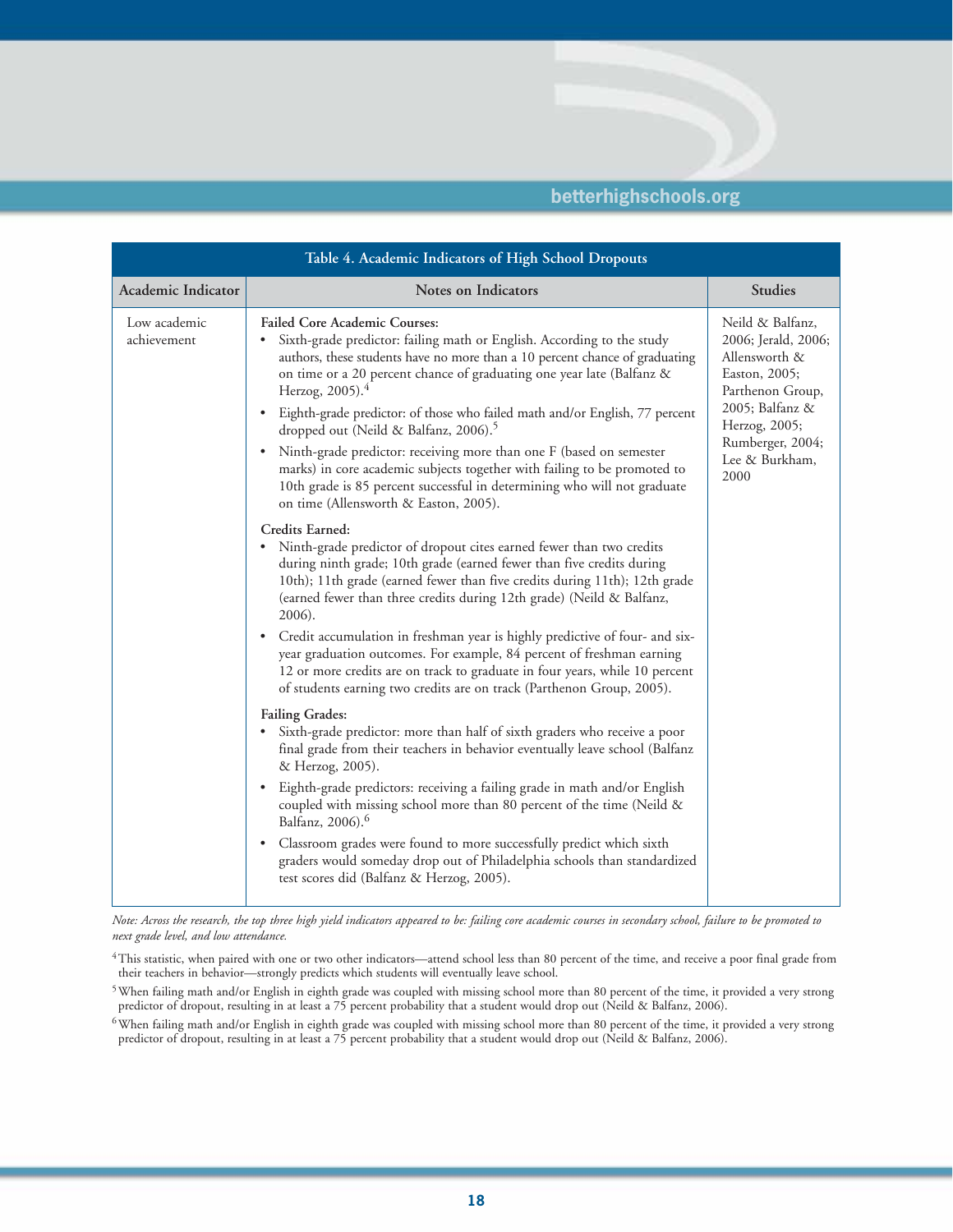

| Table 4. Academic Indicators of High School Dropouts (continued)       |                                                                                                                                                                                                                                                                                                                                                                                                                                                                                                                                                                                                                                                                                                                                                              |                                                                                                                                                                         |  |  |  |  |  |
|------------------------------------------------------------------------|--------------------------------------------------------------------------------------------------------------------------------------------------------------------------------------------------------------------------------------------------------------------------------------------------------------------------------------------------------------------------------------------------------------------------------------------------------------------------------------------------------------------------------------------------------------------------------------------------------------------------------------------------------------------------------------------------------------------------------------------------------------|-------------------------------------------------------------------------------------------------------------------------------------------------------------------------|--|--|--|--|--|
| Academic Indicator                                                     | Notes on Indicators                                                                                                                                                                                                                                                                                                                                                                                                                                                                                                                                                                                                                                                                                                                                          | <b>Studies</b>                                                                                                                                                          |  |  |  |  |  |
|                                                                        | <b>Test Scores:</b><br>$\bullet$<br>Neild & Balfanz (2006) include eighth grade in predictor and notes for<br>10th grade on-time students, indicator of dropout is eighth grade reading<br>scores at the second grade level or below. Also notes that students who<br>drop out as ninth or 10th graders had equivalent of fifth grade-level scores<br>or below on SAT-9 reading and/or math tests while in eighth grade.                                                                                                                                                                                                                                                                                                                                     |                                                                                                                                                                         |  |  |  |  |  |
|                                                                        | Proficiency:<br>Reading Proficiency: Parthenon Group's methodology/calculation shows<br>٠<br>school proportion of each of five categories of eighth-grade ELA performance<br>(L1, LL2, HL2, L3, L4) as statistically significant in predicting graduation<br>rate at a school (Parthenon Group, 2005).                                                                                                                                                                                                                                                                                                                                                                                                                                                       |                                                                                                                                                                         |  |  |  |  |  |
|                                                                        | Math Proficiency: Parthenon Group's methodology/calculation shows school<br>$\bullet$<br>proportion of each of five categories of eighth grade ELA performance<br>(L1, LL2, HL2, L3, L4) as statistically significant in predicting graduation<br>rate at a school (Parthenon Group, 2005).                                                                                                                                                                                                                                                                                                                                                                                                                                                                  |                                                                                                                                                                         |  |  |  |  |  |
|                                                                        | Math Proficiency: Lee & Burkham (2000) found schools offering fewer math<br>$\bullet$<br>courses below level of Algebra I reduced odds of dropout by 28 percent;<br>those offering Calculus reduced odds by 55 percent.                                                                                                                                                                                                                                                                                                                                                                                                                                                                                                                                      |                                                                                                                                                                         |  |  |  |  |  |
| Failing to be<br>promoted/overage                                      | Includes eighth grade in predictor; as a ninth grade predictor if not promoted<br>٠<br>to 10th grade on time (Neild & Balfanz, 2006).<br>Overage and undercredited (OA-UC) students in New York City are at<br>$\bullet$<br>least two years off-track relative to expected age and credit accumulation<br>toward earning a diploma. Eighty-four percent of students who are<br>16 years old with fewer than eight credits end up leaving the system<br>(this examines the period June 2001-2005) (Parthenon Group, 2005).<br>• Sixty-four percent of students who had repeated a grade in elementary<br>school and 63 percent of those who had been held back in middle school<br>left school without a diploma. According to Alexander et al. (2003), being | Neild & Balfanz,<br>2006; Parthenon<br>Group, 2005;<br>Rumberger, 2004;<br>Alexander et al.,<br>2003                                                                    |  |  |  |  |  |
| Absenteeism<br>(truancy, attending<br>school less<br>frequently, etc.) | held back trumps all for dropout indicators.<br>Sixth grade predictor: More than half of sixth graders who attend school<br>less than 80 percent of the time will eventually drop out (Balfanz & Herzog,<br>$2005$ ).<br>Includes eighth grade in predictor (attends less than 80 percent of the time)<br>٠<br>and ninth grade (attends less than 70 percent); 10th grade (attends less<br>than 80 percent); 11th grade (attends less than 60 percent); 12th grade<br>(attends less than 30 percent) (Neild & Balfanz, 2006).<br>• Of those eighth graders who attended less than 80 percent of the time,<br>78 percent dropped out (Neild & Balfanz, 2006).                                                                                                 | Jerald, 2006; Neild<br>& Balfanz, 2006;<br>Allensworth &<br>Easton, 2005;<br>Balfanz & Herzog,<br>2005; Newmann<br>et al., 1992; Finn,<br>1989; Wehlage<br>et al., 1989 |  |  |  |  |  |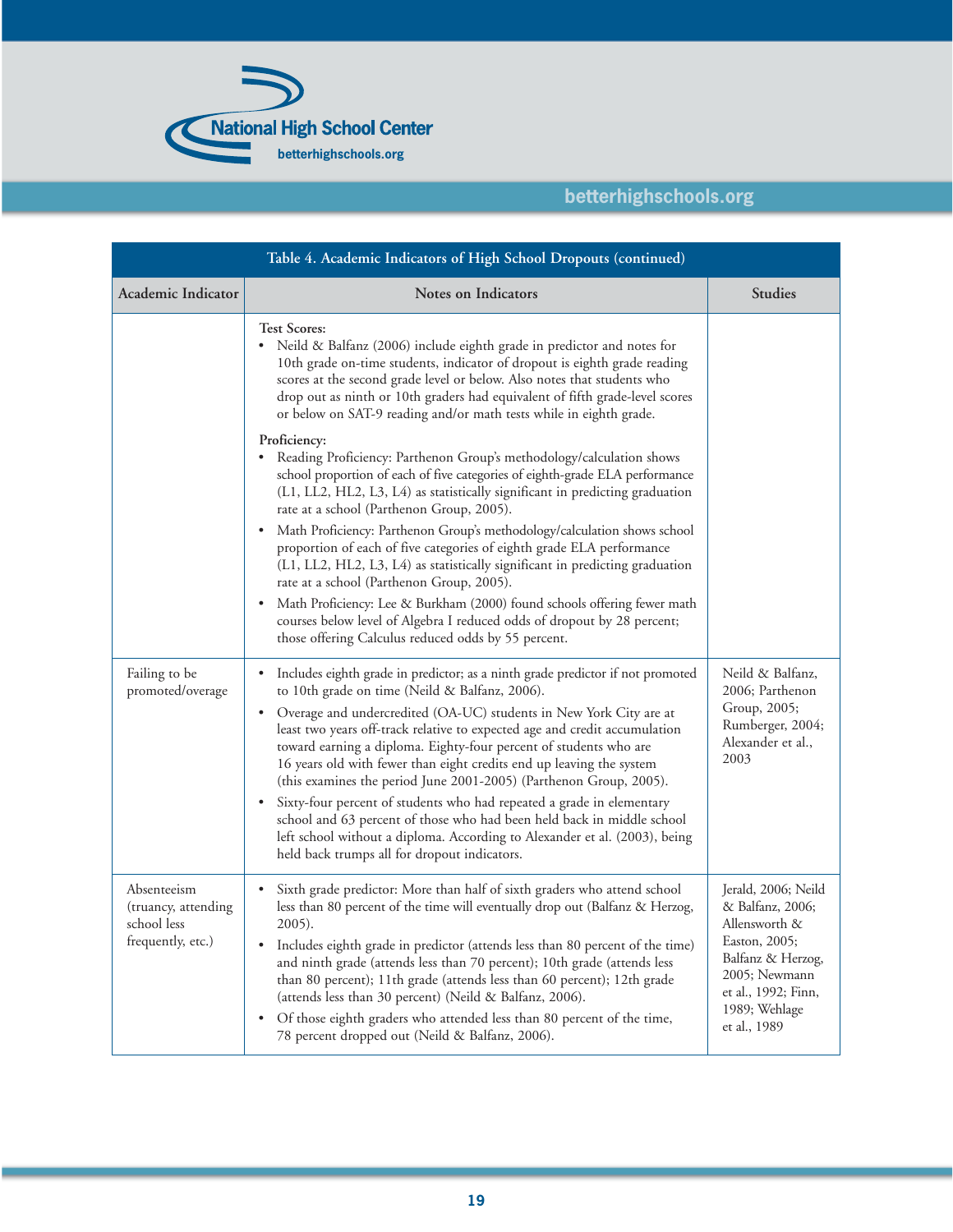| Table 4. Academic Indicators of High School Dropouts (continued)     |                                                                                                                                                                                                                                                                                                                                                                                                                                                                |                                                                                                                                                    |  |  |  |  |  |  |
|----------------------------------------------------------------------|----------------------------------------------------------------------------------------------------------------------------------------------------------------------------------------------------------------------------------------------------------------------------------------------------------------------------------------------------------------------------------------------------------------------------------------------------------------|----------------------------------------------------------------------------------------------------------------------------------------------------|--|--|--|--|--|--|
| <b>Academic Indicator</b>                                            | <b>Notes on Indicators</b>                                                                                                                                                                                                                                                                                                                                                                                                                                     | <b>Studies</b>                                                                                                                                     |  |  |  |  |  |  |
| Transition to ninth<br>grade aggravates<br>academic problems         | Transition into high school is marked by increased disengagement and<br>declining motivation, particularly for low-performing students (National<br>Research Council, 2004).                                                                                                                                                                                                                                                                                   | Neild & Balfanz,<br>2006; Parthenon<br>Group, 2005;<br>National Research<br>Council, 2004;<br>Legters et al.,<br>2002; Roderick &<br>Camburn, 1999 |  |  |  |  |  |  |
| Student progres-<br>sion through<br>high school                      | Fifty-seven percent of students in NYC who fail to graduate in four years<br>$\bullet$<br>are retained in their freshman year, and 85 percent are retained the first<br>two years of high school (Parthenon Group, 2005).                                                                                                                                                                                                                                      | Parthenon Group,<br>2005                                                                                                                           |  |  |  |  |  |  |
| Failure to meet<br>school's designated<br>graduation<br>requirements | For a four-year graduation track, in terms of those students earning<br>$\bullet$<br>0-11 credits, about 70 percent drop out, while about 25 percent do not<br>pass any Regents exams (for NYC). For those students earning 33 or more<br>credits, the likelihood of dropping out is decreased—less than five percent<br>are shown as dropping out, while most go on to earn four or more Regents<br>(data from Class of 2005 Cohort) (Parthenon Group, 2005). | Parthenon Group,<br>2005                                                                                                                           |  |  |  |  |  |  |
| English Language<br>Learners (ELLs)                                  | For NYC (June 2005) 19 percent of OA-UC students enter high school<br>$\bullet$<br>with overage and literacy challenges. Fifty-two percent of OA-UC students<br>enter high school "on-age" but with literacy challenges. Parthenon Group's<br>"ELL Proportion" indicator is the percentage of students in 9th grade who<br>are ELL (Parthenon Group, 2005).                                                                                                    | Parthenon Group,<br>2005                                                                                                                           |  |  |  |  |  |  |
| Special education                                                    | Methodology/calculation shows percentage of students in ninth grade who<br>$\bullet$<br>are special education students (Parthenon Group, 2005).                                                                                                                                                                                                                                                                                                                | Parthenon Group,<br>2005                                                                                                                           |  |  |  |  |  |  |
| Student-teacher<br>ratio                                             | Calculates as ratio of high school teachers to high school students<br>(Parthenon Group, 2005).                                                                                                                                                                                                                                                                                                                                                                | Jerald, 2006;<br>Parthenon Group,<br>2005                                                                                                          |  |  |  |  |  |  |
| Proportion of<br>classes taught by<br>highly qualified<br>teachers   | Methodology/calculation lists as percentage of math and English classes<br>$\bullet$<br>(separate variables) taught by teachers defined as "highly qualified" in the<br>subject by the state of New York (Parthenon Group, 2005).                                                                                                                                                                                                                              | Parthenon Group,<br>2005                                                                                                                           |  |  |  |  |  |  |
| Class size                                                           | Jerald notes that several studies of high schools with smaller enrollments<br>exhibit lower dropout rates (Jerald, 2006).                                                                                                                                                                                                                                                                                                                                      | Jerald, 2006;<br>Parthenon Group,<br>2005                                                                                                          |  |  |  |  |  |  |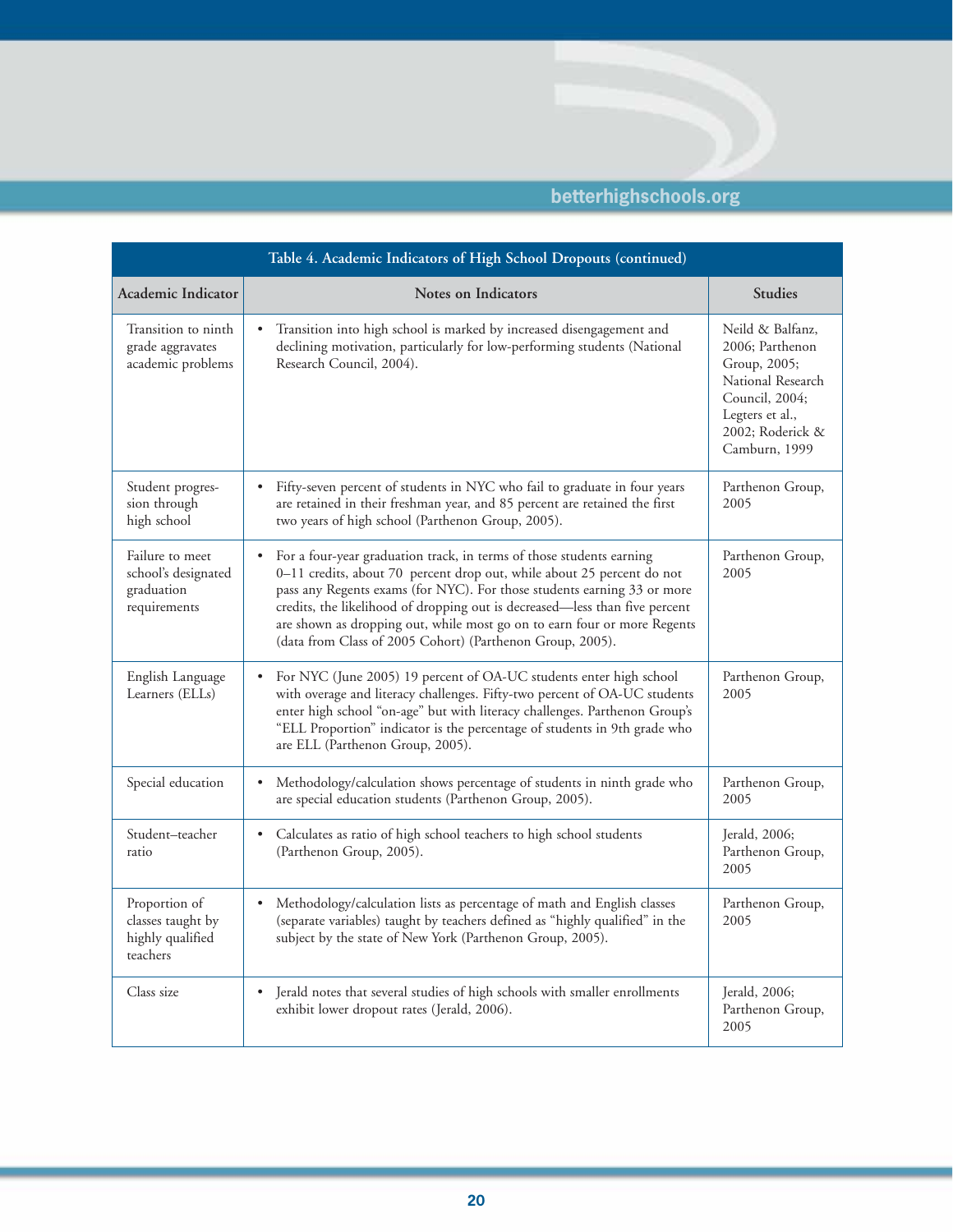

| <b>Academic Indicator</b>                                                                                                                                                              | <b>Notes on Indicators</b>                                                                                                                                                                                                                                                                                                                                                                                                                                                                                                                                                                                                                                                                                                             | <b>Studies</b>                                         |
|----------------------------------------------------------------------------------------------------------------------------------------------------------------------------------------|----------------------------------------------------------------------------------------------------------------------------------------------------------------------------------------------------------------------------------------------------------------------------------------------------------------------------------------------------------------------------------------------------------------------------------------------------------------------------------------------------------------------------------------------------------------------------------------------------------------------------------------------------------------------------------------------------------------------------------------|--------------------------------------------------------|
| Discipline<br>problems and<br>at-risk behaviors<br>(includes poor<br>classroom behavior<br>or engagement;<br>bad relationships<br>with teachers and<br>peers; suspensions,<br>$etc.$ ) | Students with poor prior achievement and behavior are more likely to fail<br>during transition years (Jerald, 2006).<br>In the Finn study, status risk students who were disengaged (defined in<br>the study as classroom attendance, coming to class on time, working hard<br>in class, completing assignments, engaging in extracurriculars, etc.) were<br>less likely to enter into or persist in a post-secondary program of study<br>$(Finn, 2006)$ .<br>More than half of sixth graders with the following three criteria eventually<br>left school: attend school less than 80 percent of the time; receive a poor<br>final grade from their teachers in behavior; and fail either math or English<br>(Balfanz & Herzog, 2005). | Jerald, 2006; Finn,<br>2006; Balfanz &<br>Herzog, 2005 |

\*Neild and Balfanz's study looks at data from the Class of 2000 over time.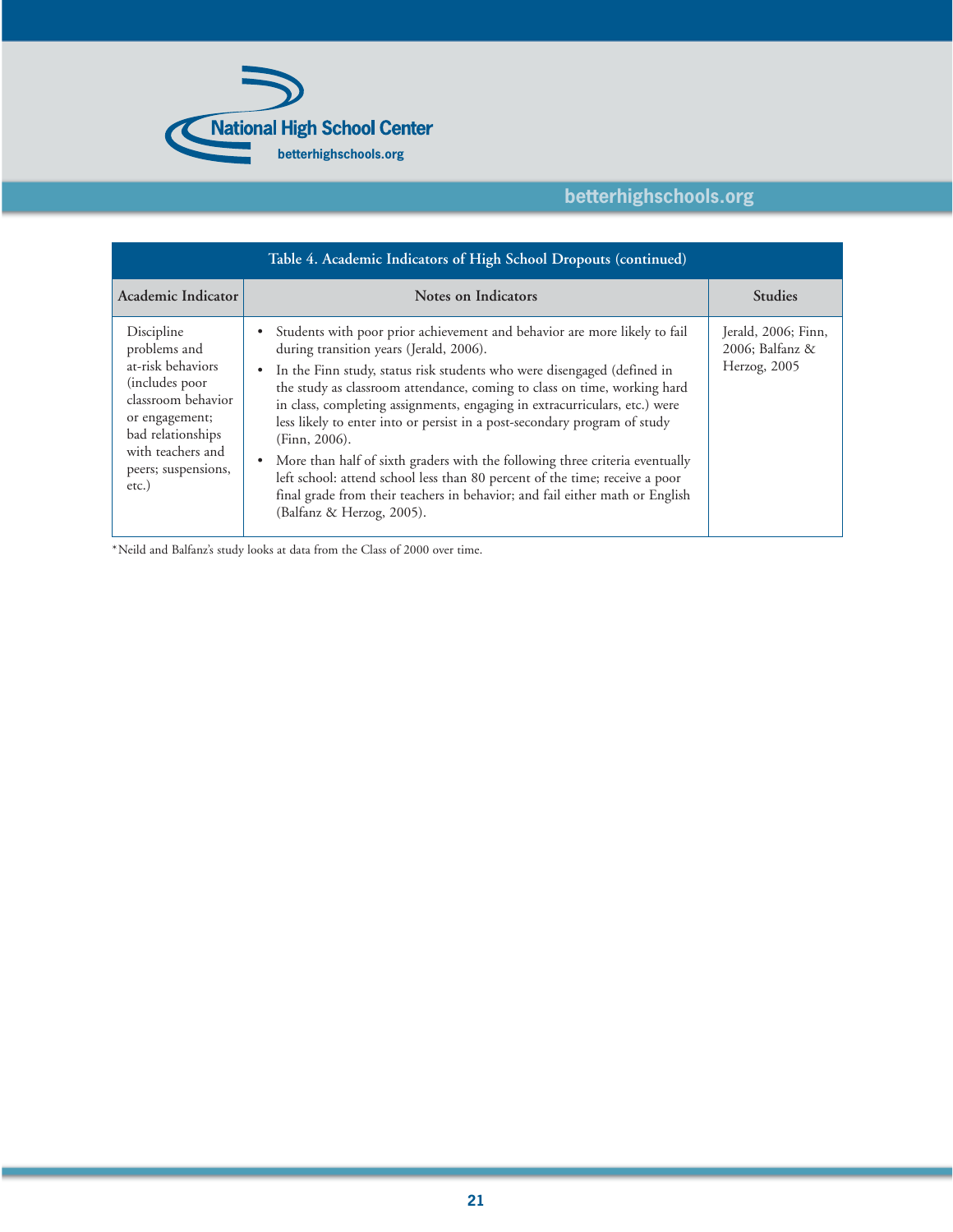| Table 5. Social Indicators of High School Dropouts                                            |                                                                                                                                                                                                                                                                                                                                                                             |                                                                     |  |  |  |  |  |
|-----------------------------------------------------------------------------------------------|-----------------------------------------------------------------------------------------------------------------------------------------------------------------------------------------------------------------------------------------------------------------------------------------------------------------------------------------------------------------------------|---------------------------------------------------------------------|--|--|--|--|--|
| Social Indicator                                                                              | Notes on Indicators                                                                                                                                                                                                                                                                                                                                                         | <b>Studies</b>                                                      |  |  |  |  |  |
| Pregnancy                                                                                     | Students who gave birth within four years of starting high school<br>$\bullet$<br>represent 32.8 percent of dropouts and 18.7 percent of all students<br>enrolled in school. Those who gave birth within five years represent<br>41.4 percent of dropouts and 25.5 percent of all students enrolled<br>(Neild & Balfanz, 2006).                                             | Neild & Balfanz,<br>2006                                            |  |  |  |  |  |
| Juvenile justice<br>placement<br>(all students)                                               | Represents 14.4 percent of dropouts and 7.2 percent of all students in<br>$\bullet$<br>study (Neild & Balfanz, 2006).                                                                                                                                                                                                                                                       | Neild & Balfanz,<br>2006                                            |  |  |  |  |  |
| Juvenile justice<br>placement (males<br>only)                                                 | Represents 22.6 percent of all dropouts; 12.8 percent of all students<br>$\bullet$<br>enrolled in school in study (Neild & Balfanz, 2006).                                                                                                                                                                                                                                  | Neild & Balfanz,<br>2006                                            |  |  |  |  |  |
| Substantiated case<br>of abuse or neglect                                                     | Represents 2.8 percent of all dropouts and 1.8 percent of all students<br>enrolled in school in study (Neild & Balfanz, 2006).                                                                                                                                                                                                                                              | Neild & Balfanz,<br>2006                                            |  |  |  |  |  |
| Foster care<br>placement                                                                      | Represents 7.4 percent of all dropouts and 4.5 percent of all students<br>$\bullet$<br>enrolled in school in study (Neild & Balfanz, 2006).                                                                                                                                                                                                                                 | Neild & Balfanz,<br>2006                                            |  |  |  |  |  |
| Single parent<br>and/or unsupport-<br>ive homes                                               | This may include students with mothers/fathers who have dropped out of<br>$\bullet$<br>high school, have parents who provide low support for learning, etc.<br>(Jerald, 2006).                                                                                                                                                                                              | Jerald, 2006                                                        |  |  |  |  |  |
| Adult<br>responsibilities                                                                     | Students with adult responsibilities, such as becoming a parent, getting<br>married, and holding a job, are more likely to leave school without a<br>diploma (Jerald, 2006).                                                                                                                                                                                                | Jerald, 2006;<br>McNeal, 1997                                       |  |  |  |  |  |
| Race/ethnicity<br>(e.g., Caucasian,<br>African American,<br>Asian American,<br>Latino, other) | There are 14 percent more African Americans and Latinos in the<br>OA-UC populations than Caucasian and Asian (Parthenon Group, 2005).                                                                                                                                                                                                                                       | Jerald, 2006;<br>Parthenon Group,<br>2005                           |  |  |  |  |  |
| Gender (male vs.<br>female, with males<br>generally more<br>likely to drop out)               | Includes eighth grade in predictor (Neild & Balfanz, 2006).<br>$\bullet$<br>There are 11 percent more males in the OA-UC population than females.<br>$\bullet$<br>They study also notes that the proportion of females in student population<br>for each school in study is statistically significant in predicting graduation<br>rate at a school (Neild & Balfanz, 2006). | Jerald, 2006; Neild<br>& Balfanz, 2006;<br>Parthenon Group,<br>2005 |  |  |  |  |  |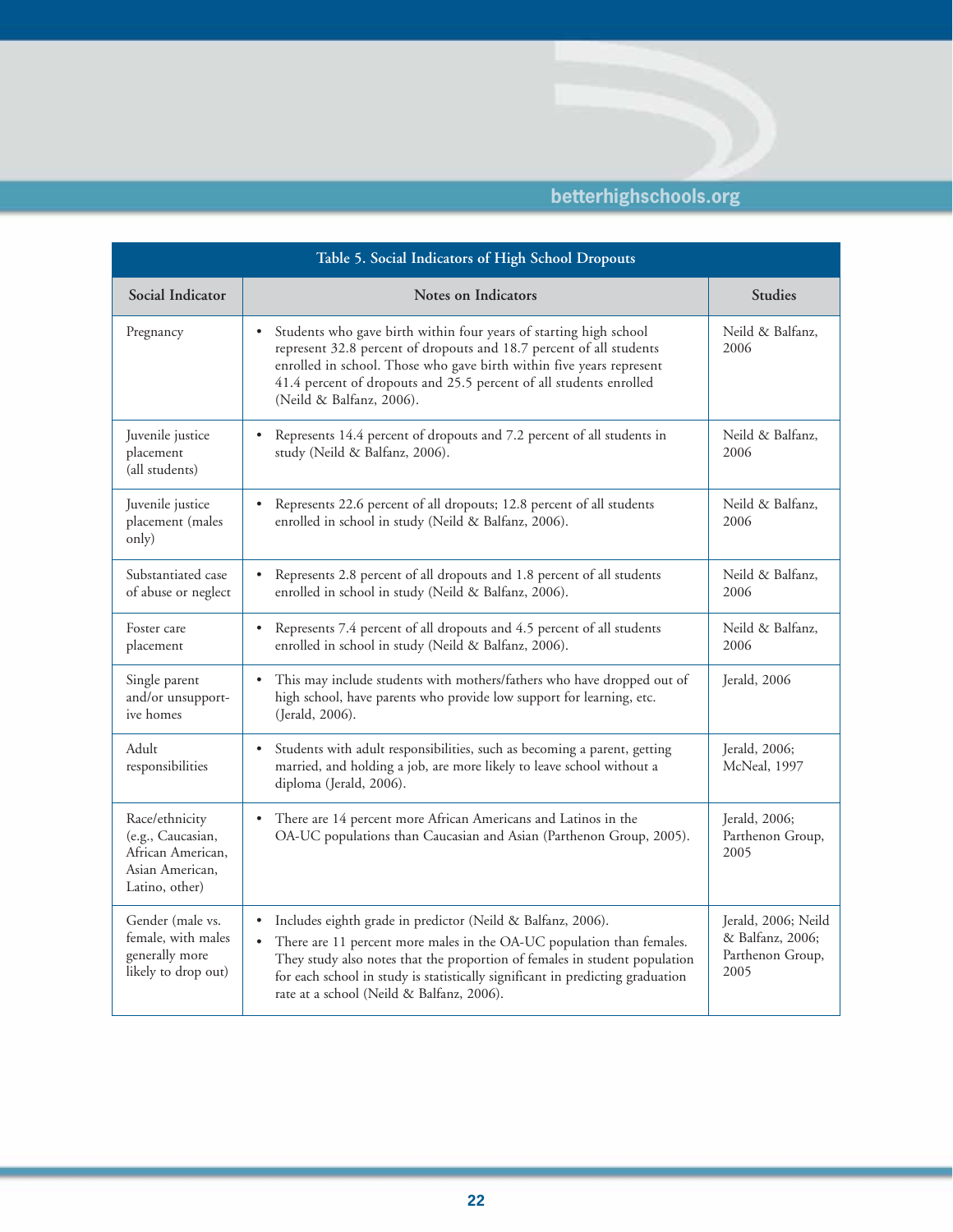

| Table 5. Social Indicators of High School Dropouts (continued) |                                                                                                                                                                                                                                                                                                                                                                                                                                                                                                                                                                                                                                                                                                                                                                                                                                                                                                                                                      |                                                                                                                |  |  |  |  |
|----------------------------------------------------------------|------------------------------------------------------------------------------------------------------------------------------------------------------------------------------------------------------------------------------------------------------------------------------------------------------------------------------------------------------------------------------------------------------------------------------------------------------------------------------------------------------------------------------------------------------------------------------------------------------------------------------------------------------------------------------------------------------------------------------------------------------------------------------------------------------------------------------------------------------------------------------------------------------------------------------------------------------|----------------------------------------------------------------------------------------------------------------|--|--|--|--|
| Academic Indicator                                             | <b>Notes on Indicators</b>                                                                                                                                                                                                                                                                                                                                                                                                                                                                                                                                                                                                                                                                                                                                                                                                                                                                                                                           | <b>Studies</b>                                                                                                 |  |  |  |  |
| Socioeconomic<br>status/Free or<br>reduced price lunch         | Forty percent of eighth grade students scored "at or above basic" in<br>mathematics in 2000, compared to 76 percent of non-free lunch students.<br>The percentages of students "at or above proficient" were 10 percent and<br>35 percent, respectively (Braswell et al., 2001).<br>The 2002 NAEP reading assessment reported that 60 percent of free-lunch<br>$\bullet$<br>eighth-grade students scored "at or above basic," compared to 84 percent of<br>non-free lunch students. The percentages of students "at or above proficient"<br>were 17 percent and 40 percent, respectively (Grigg et al., 2003).<br>The 2002 NAEP writing assessment reported that 74 percent of free-lunch<br>$\bullet$<br>eighth-grade students scored "at or above basic," compared to 91 percent of<br>non-free lunch students. The percentages of students "at or above proficient"<br>were 16 percent and 39 percent, respectively (Persky, Daane, & Jin, 2003). | Jerald, 2006; Finn,<br>2006; Grigg et al.,<br>2003; Persky,<br>Daane, & Jin,<br>2003; Braswell<br>et al., 2001 |  |  |  |  |
| Mobility<br>(e.g., number of<br>schools enrolled)              | According to Russell Rumberger of the University of California, Santa<br>٠<br>Barbara, students who move twice during their high school years are twice<br>as likely not to graduate as students with consistent enrollment (2005).                                                                                                                                                                                                                                                                                                                                                                                                                                                                                                                                                                                                                                                                                                                  | Jerald, 2006;<br>Rumberger, 2005                                                                               |  |  |  |  |

\*Neild & Balfanz's study looks at data from the Class of 2000 over time.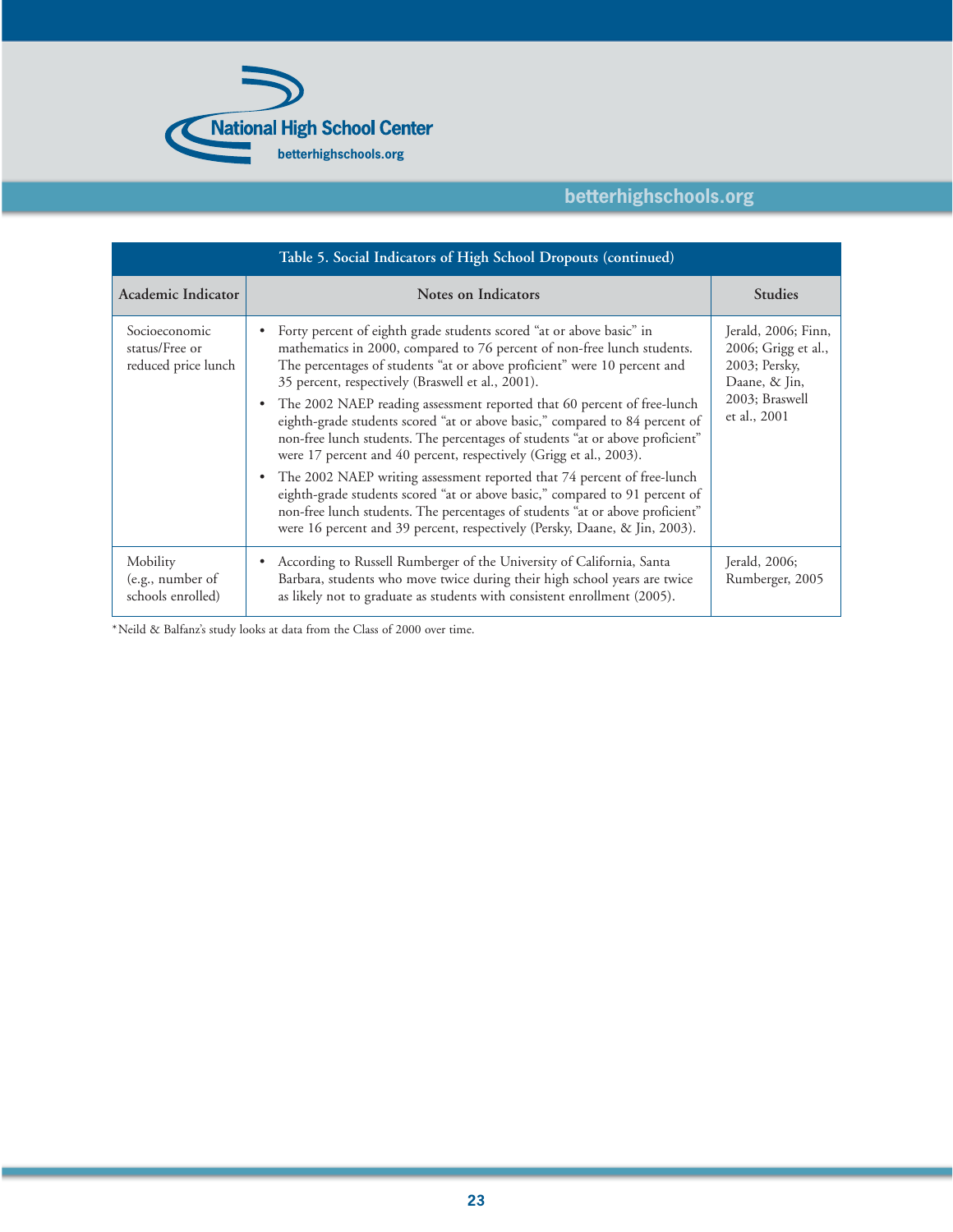#### **DROPOUT INDICATOR REFERENCES**

- Agodini, R., & Dynarski, M. (2004). Are experiments the only option? A look at dropout prevention programs. *The Review of Economics and Statistics 86*(1), 180-194.
- Alexander, K. L., Entwistle, D. R., & Horsey, C. (1997). From first grade forward: Early foundations of high school dropout. *Sociology of Education 70,* 87-107.
- Allensworth, E., & Easton, J. Q. (2005). *The On-track indicator as a predictor of high school graduation.* Chicago: Consortium on Chicago School Research.
- Allensworth, E., & Easton, J. Q. (2007). *What matters for staying on-track and graduating in Chicago Public High Schools: A close look at course grades, failures and attendance in the freshman year.* Chicago: Consortium on Chicago School Research.
- Alliance for Excellent Education. (2007). *The crisis in American high schools.* Washington, DC: Author. Retrieved April 20, 2007, from http://www.all4ed.org/whats\_at\_stake/CrisisInHighSchools.pdf
- American Youth Policy Forum. (1998). *Transitional environment (STEP) in some things do make a difference for youth.* Retrieved May 21, 2007, from http://aypf.org/publications/compendium
- American Youth Policy Forum. (2006). *Every nine seconds in America a student becomes a dropout: The dropout problem in numbers.* Washington, DC: Author. Retrieved April 20, 2007, from http://www.aypf.org/publications/ WhateverItTakes/WIT\_nineseconds.pdf
- Balfanz, R., & Herzog, L. (2005, March). *Keeping middle grades students on track to graduation: Initial analysis and implications.* Presentation given at the second Regional Middle Grades Symposium, Philadelphia, PA.
- Balfanz, R., & Legters, N. (2006). Closing "dropout factories": The graduation-rate crisis we know, and what can be done about it. *Education Week 25*(42), 42-43.
- Braswell, J. S., Lutkus, A. D., Grigg, W. S., Santapau, S. L., Tay-Lim, B., & Johnson, M. (2001). *The nation's report card: Mathematics 2000* (NCES No. 2001-517). U.S. Department of Education, National Center for Education Statistics. Washington, DC: U.S. Government Printing Office.
- Bridgeland, J., Dululio, J. J., & Morison, K. B. (2006). *The silent epidemic: Perspectives of high school dropouts.* Washington, DC: Civic Enterprises.
- Cobb, B., Sample, P., Alwell, M., & Johns, N. (2005). *The effects of cognitive-behavioral interventions on dropout for youth with disabilities.* Clemson, SC: National Dropout Prevention Center for Students with Disabilities.
- Comprehensive School Reform Quality Center. (2006). *CSRQ Center report on middle and high school comprehensive school reform models.* Washington, DC: American Institutes for Research.
- Croninger, R. G., & Lee, V. E. (2001). Social capital and dropping out of high school: Benefits to at-risk students of teachers' support and guidance. *Teachers College Record 103,* 548-581.
- Darling-Hammond, L., & Youngs, P. (2002). Defining 'Highly Qualified Teachers': What does scientifically-based research actually tell us? *Educational Researcher 31*:9.
- Education Week. (2006, June 22). *Diplomas count: An essential guide to graduation policy and rates.* Bethesda, MD: Author. Retrieved May 8, 2007, from http://www.edweek.org/ew/toc/2006/06/22/index.html
- Epstein, J. L. (1995). School/family/community partnerships: Caring for the children we share. *Phi Delta Kappan 76*:9, 701-712.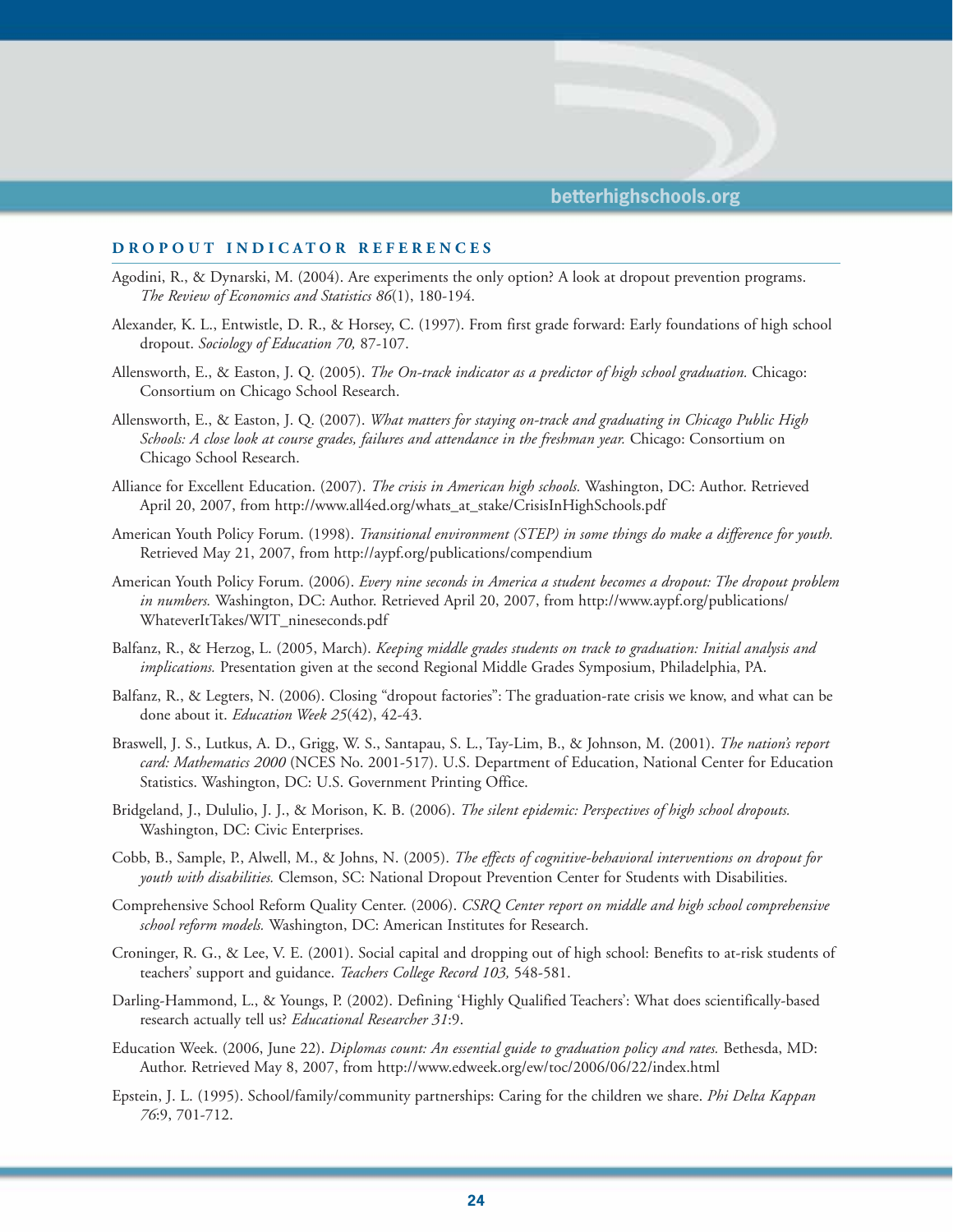

- Fashola, O. S., & Slavin, R. E. (1998). Effective dropout prevention and college attendance programs for students placed at risk. *Journal of Education for Students Placed at Risk 3*(2), 169 83.
- Ferguson, R. (1991, Summer). Paying for public education: New evidence on how and why money matters. *Harvard Journal on Legislation 28*:2.
- Finn, J. D. (1989). Withdrawing from school. *Review of Educational Research 59,* 117-142.
- Finn, J. D. (1993). *School engagement and students at risk* (NCES 93-470). U.S. Department of Education, National Center for Education Statistics. Washington, DC: U.S. Government Printing Office.
- Finn, J. D. (2006). *The adult lives of at-risk students: The roles of attainment and engagement in high school. Statistical analysis report.* U.S. Department of Education, National Center for Education Statistics. Washington, DC: U.S. Government Printing Office.
- Fruchter, N., Galletta, A., & White, J. L. (1992). *New directions in parent involvement.* New York: Academy for Educational Development.
- Gibbons, G., (Ed.). (2006). *State of the states 2006.* Washington, DC: Stateline.org. Retrieved May 21, 2007, from http://www.pewtrusts.com/pdf/State\_of\_States\_Report\_2006.pdf
- Gleason, P. & Dynarski, M. (2002). Do we know whom to serve? Issues in using risk factors to identify dropouts. *Journal of Education for Students Placed at Risk 7*(1), 25-41.
- Greene, J. P., & Winters, M. A. (2005). *The effect of residential school choice on public high school graduation rates. Education working paper No. 9.* New York: Manhattan Institute for Policy Research.
- Grigg, W. S., Daane, M. C., Jin, Y. & Campbell, J. R. (2003). *The nation's report card: Reading 2002* (NCES No. 2003-521). U.S. Department of Education, National Center for Education Statistics. Washington, DC: U.S. Government Printing Office.
- Haveman, R. H., & Wolfe, B. L. (1994). *Succeeding generations: On the effects of investments in children.* New York: Russell Sage Foundation.
- Haycock, K. (1998, Summer). "Good Teaching Matters...A lot." *Thinking K-16 3*:2.
- Herlihy, C. (2007). *State and district-level supports for successful transition into high school.* Washington, DC: National High School Center. Retrieved May 21, 2007, from http://www.betterhighschools.org/docs/ NHSC\_PolicyBrief\_TransitionsIntoHighSchool.pdf
- Intercultural Development Research Association. (2004). *Coca-Cola valued youth program implementation booklet.* Second edition. San Antonio, TX: Author.
- Jerald, C. (2006). *Identifying potential dropouts: Key lessons for building an early warning data system.* Washington, DC: Achieve, Inc.
- Jerald, C. (2007). *Keeping kids in school: What research says about preventing dropouts.* Washington, DC: Center for Public Education.
- Kemple, J. J., Herlihy, C., & Smith, T. (2005). *Making progress toward graduation: Evidence from the Talent Development High School model.* New York: MDRC.
- Kemple, J. J., & Snipes, J. C. (2000). *Career Academies: Impacts on students' engagement and performance in high school.* New York: MDRC.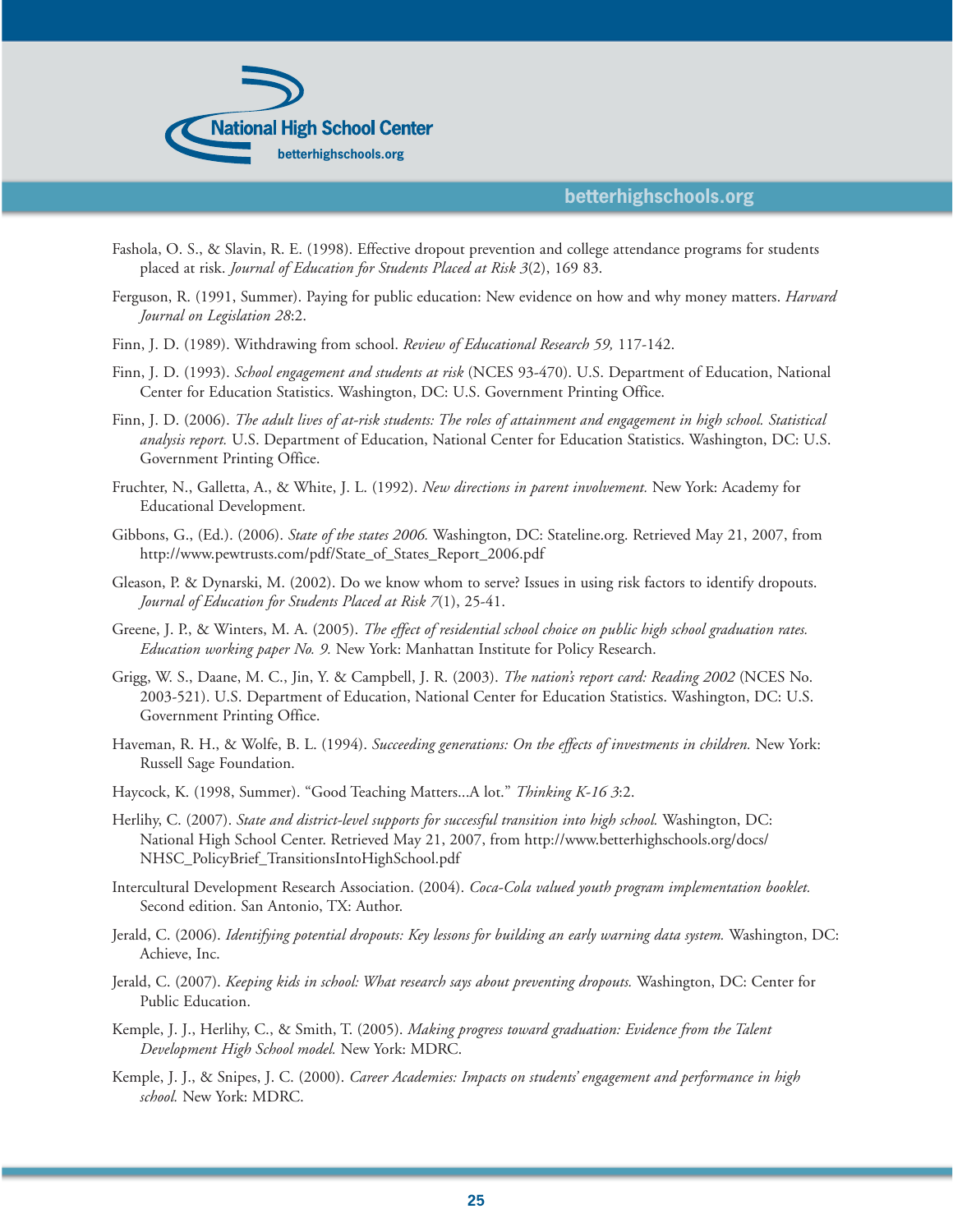

- Kerr, K. A., & Legters, N. E. (2004). Preventing dropout: Use and impact of organizational reforms designed to ease the transition to high school. In Orfield, G. (Ed.), *Dropouts in America: Confronting the graduation rate crisis*  (pp. 221-242). Cambridge, MA: Harvard Education Press.
- Laird, J., DeBell, M., & Chapman, C. (2006, November). *Dropout rates in the United States: 2004.* U.S. Department of Education, National Center for Education Statistics. Washington, DC: U.S. Government Printing Office.
- Lee, V. E., & Burkham, D. T. (2000). *Dropping out of high school: The role of school organization and structure.* Paper presented for the conference Dropouts in America: How Severe Is the Problem? What Do We Know About Intervention and Prevention? at Harvard Graduate School of Education, Cambridge, MA, January 13, 2001.
- Legters, N. E., Balfanz, R., Jordan, W. J., & McPartland, J. M. (2002). *Comprehensive reform for urban high schools: A talent development approach.* New York: Teachers College Press.
- McNeal, R., Jr. (1997). Are students being pulled out of high school? The effect of adolescent employment on dropping out. *Sociology of Education 70,* 206-220.
- National Center for Education Statistics. (2006). *The averaged freshman graduation rate for public high schools from the common core of data: School years 2002-03 and 2003-04* (NCES 2006-606). U.S. Department of Education, National Center for Education Statistics. Washington, DC.
- National Center on Secondary Education and Transition. (2004). *Aligning school and community resources: Frequently asked questions.* Retrieved May 21, 2007, from http://www.ncset.org/topics/resources/faqs.asp
- National High School Center. (2006). *Report on key practices and policies of consistently higher performing high schools.* Washington, DC: Author. Retrieved May 21, 2007 from http://www.betterhighschools.org/docs/ ReportOfKeyPracticesandPolicies\_10-31-06.pdf
- National High School Center. (2007). *Meeting the needs of significantly struggling learners in high schools: A look at the Response-to-Intervention approach.* Washington, DC: Author. Retrieved August 27, 2007, from http://www.betterhighschools.org/docs/NHSC\_RTIBrief\_08-02-07.pdf
- National Partnership for Teaching in At-Risk Schools. (2005). *Qualified teachers for at-risk schools: A national imperative.* Washington, DC: Author. Retrieved October 10, 2007, from http://www.ncctq.org/publications/ partnership.pdf
- National Research Council. (2004). *Engaging schools: Fostering high school students' motivation to learn.* Washington, DC: National Academies Press.
- National Youth Employment Coalition. (2007). *Expand high quality alternatives and ensure funding follows the youth.* Washington, DC: Author. Retrieved May 25, 2007 from http://www.clasp.org/CampaignForYouth/PolicyBrief/ ExpandHighQualityAlternatives.htm
- Neild, R. C., & Balfanz, R. (2006). *Unfulfilled promise: The dimensions and characteristic's of Philadelphia's dropout crisis, 2000-2005.* Baltimore: Center for Social Organization of Schools, Johns Hopkins University.
- Newmann, F. M., Wehlage, G. G., & Lamborn, S. D. (1992). The significance and sources of student engagement. In F. M. Newman (Ed.), *Student engagement and achievement in secondary schools* (pp.11-39). New York: Teachers College Press.
- Orfield, G. (Ed.). (2004). *Dropouts in America: Confronting the graduation rate crisis.* Cambridge, MA: Harvard Education Press.
- Organisation for Economic Co-Operation and Development. (2006). *Education at a glance.* Paris: Author.